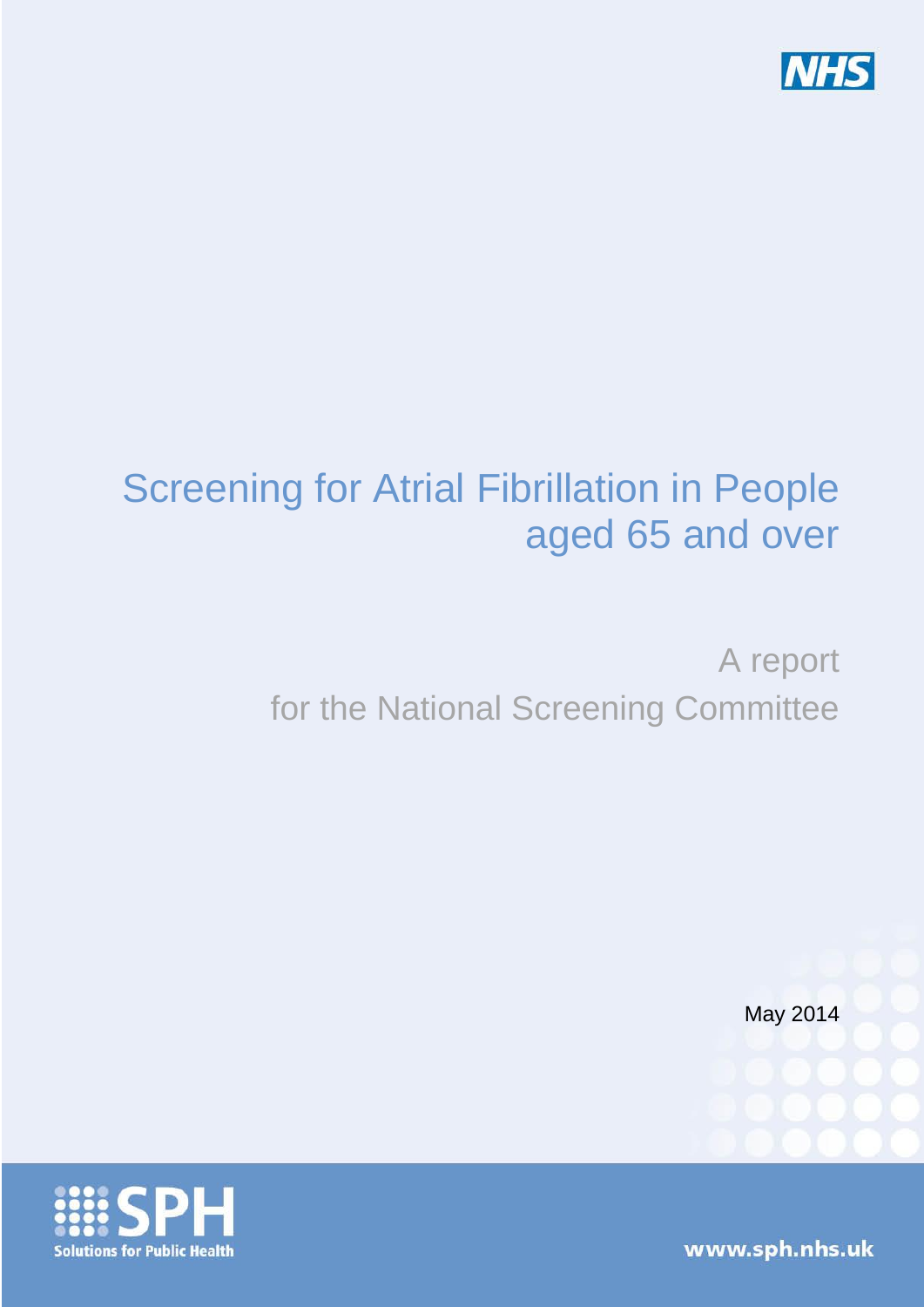#### This report has been compiled by

Dr Martin Allaby, Consultant in Public Health

This work was undertaken by Solutions for Public Health (SPH) who received funding from the Department of Health via the National Screening Committee. Views expressed in this publication are those of the author and not necessarily of the Department of Health.

#### Solutions for Public Health

4150 Chancellor Court Oxford Business Park South Oxford OX4 2GX

Tel: +44 (0)1865 334700

www.sph.nhs.uk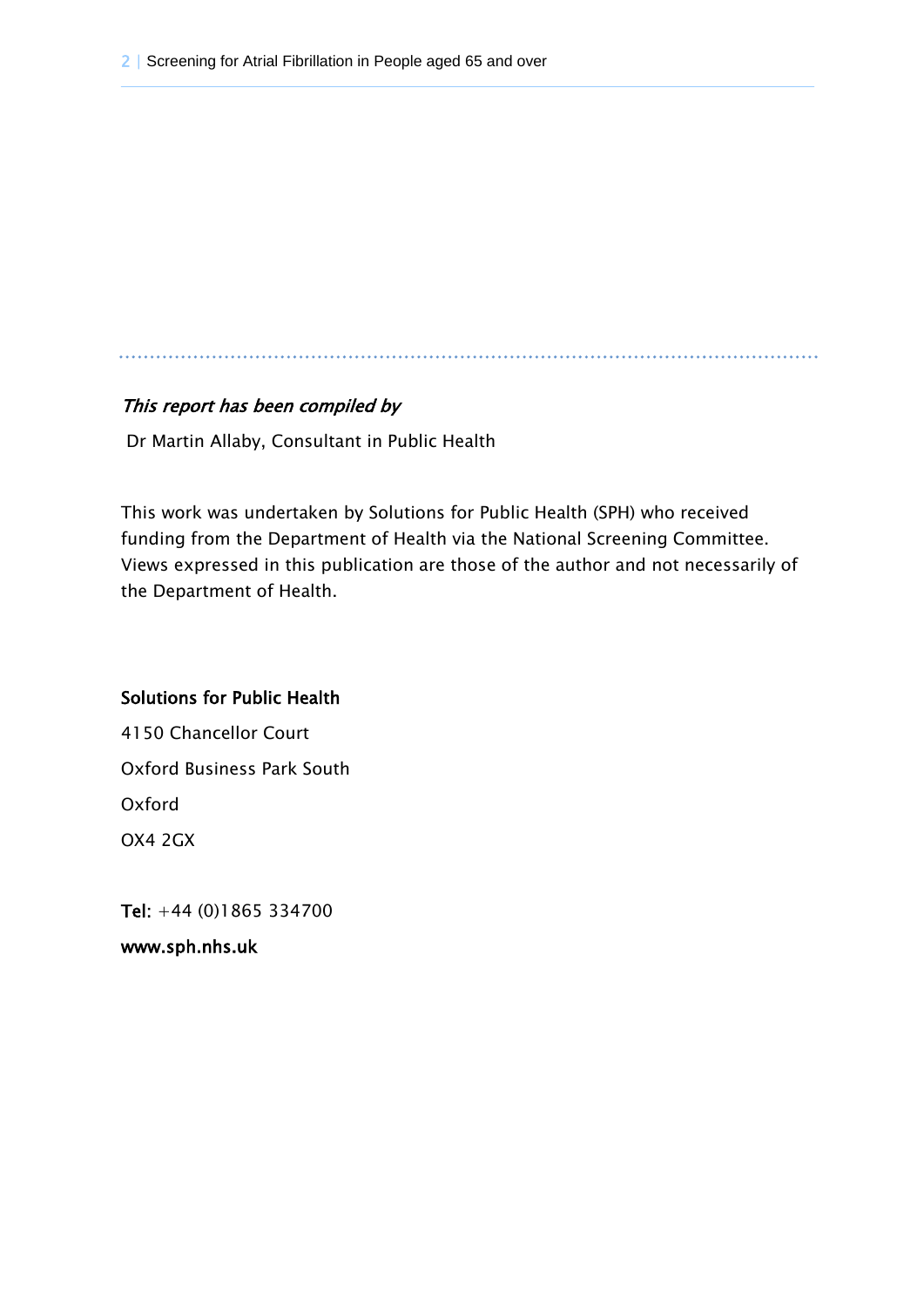# **Contents**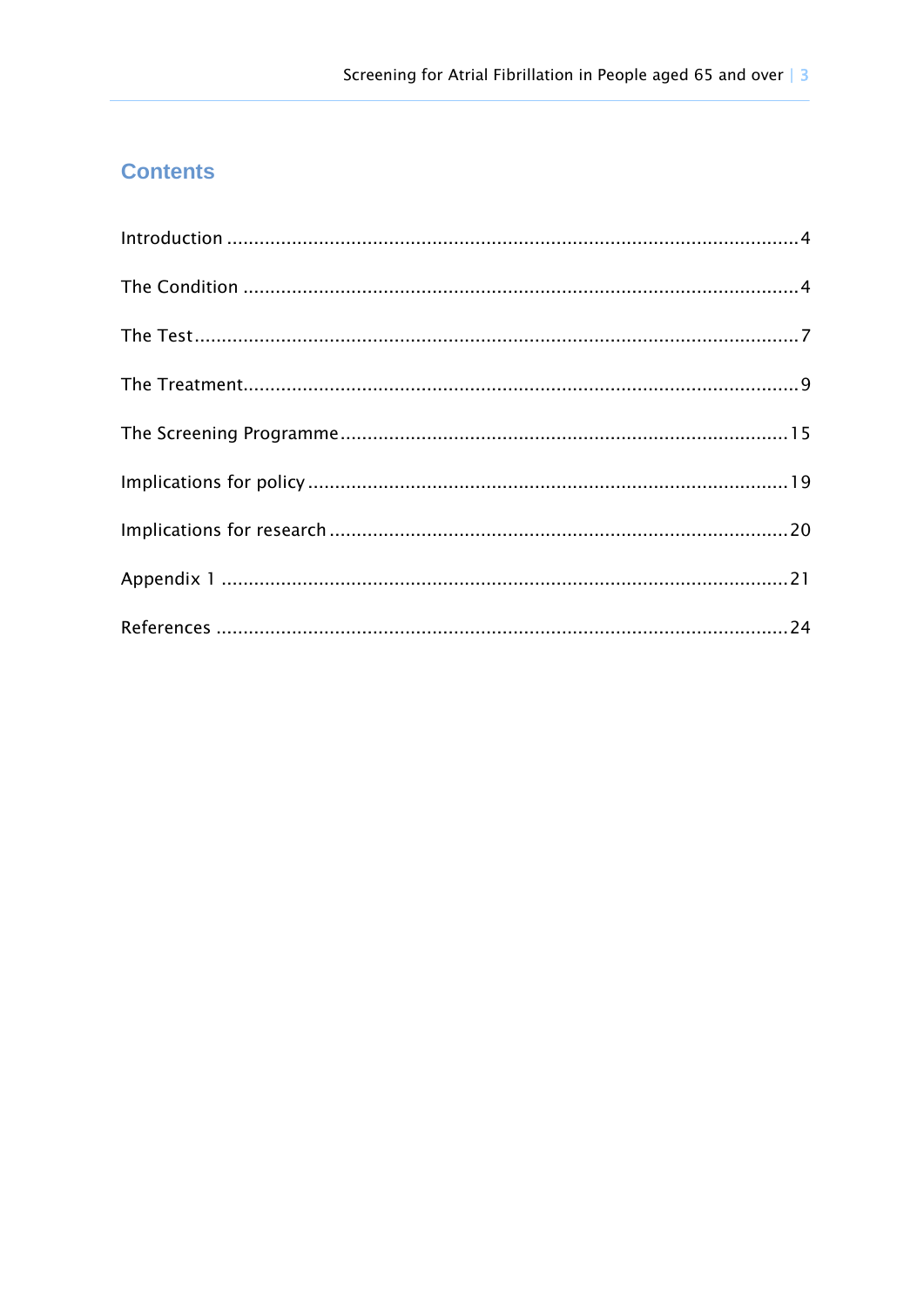# <span id="page-3-0"></span>**Introduction**

1. This paper reviews screening of people aged 65 years and over for atrial fibrillation (AF) against the UK National Screening Committee Criteria for appraising the viability, effectiveness and appropriateness of a screening programme (National Screening Committee 2003). It is based on a literature search conducted by the National Screening Committee in July 2010, with an update using the same search strategy in December 2011. People with AF have an irregular pulse, a clinical sign which is easily detected and can lead to diagnosis or exclusion of AF through an electrocardiogram (ECG). Those in whom AF is confirmed can be offered treatment to reduce their risk of having a stroke. In 2005 a Health Technology Assessment (HTA) concluded that opportunistic screening is the most costeffective method to identify AF in a community population aged 65 years and over (Hobbs et al 2005). That HTA included a randomised controlled trial (RCT), but its scope was restricted by the funding body to the case identification component of screening, so the effects of treatment for screen-detected AF were not assessed.

# <span id="page-3-1"></span>**The Condition**

#### **The condition should be an important health problem**

2. AF is a major risk factor for stroke, leading to a fivefold increase in risk (Wolf et al 1991). The proportion of strokes associated with AF increases progressively with age, ranging from 7% in individuals aged 50-59 years to 36% in those aged 80-89 years (Wolf et al 1991, Arboix et al 2008). The prevalence of AF among people in the UK aged 65 and over is approximately 7%. A recent population-based study from Dublin found that the crude incidence rate of all AF-associated stroke is approximately 60 per 100,000 person years (Hannon et al 2010), which equates to about 35,000 strokes per annum in the UK. Another source states that AF accounts for about a sixth of all strokes (Raju and Hankey 2010), an estimate that equates to about 25,000 strokes per annum in the UK.

**The epidemiology and natural history of the condition, including development from latent to declared disease, should be adequately understood and there should be a detectable risk factor, disease marker, latent period or early symptomatic stage**

3. A crucial question regarding the natural history of AF is whether screen-detected cases have the same risk of stroke (and hence the same potential to benefit from treatment) as those that are detected through routine clinical practice. Given the paucity of evidence relevant to this question, it was necessary to include studies which compare people with asymptomatic AF against those with symptomatic AF. This comparison is slightly different from that between screen-detected and routinely-detected AF, since it is likely that a small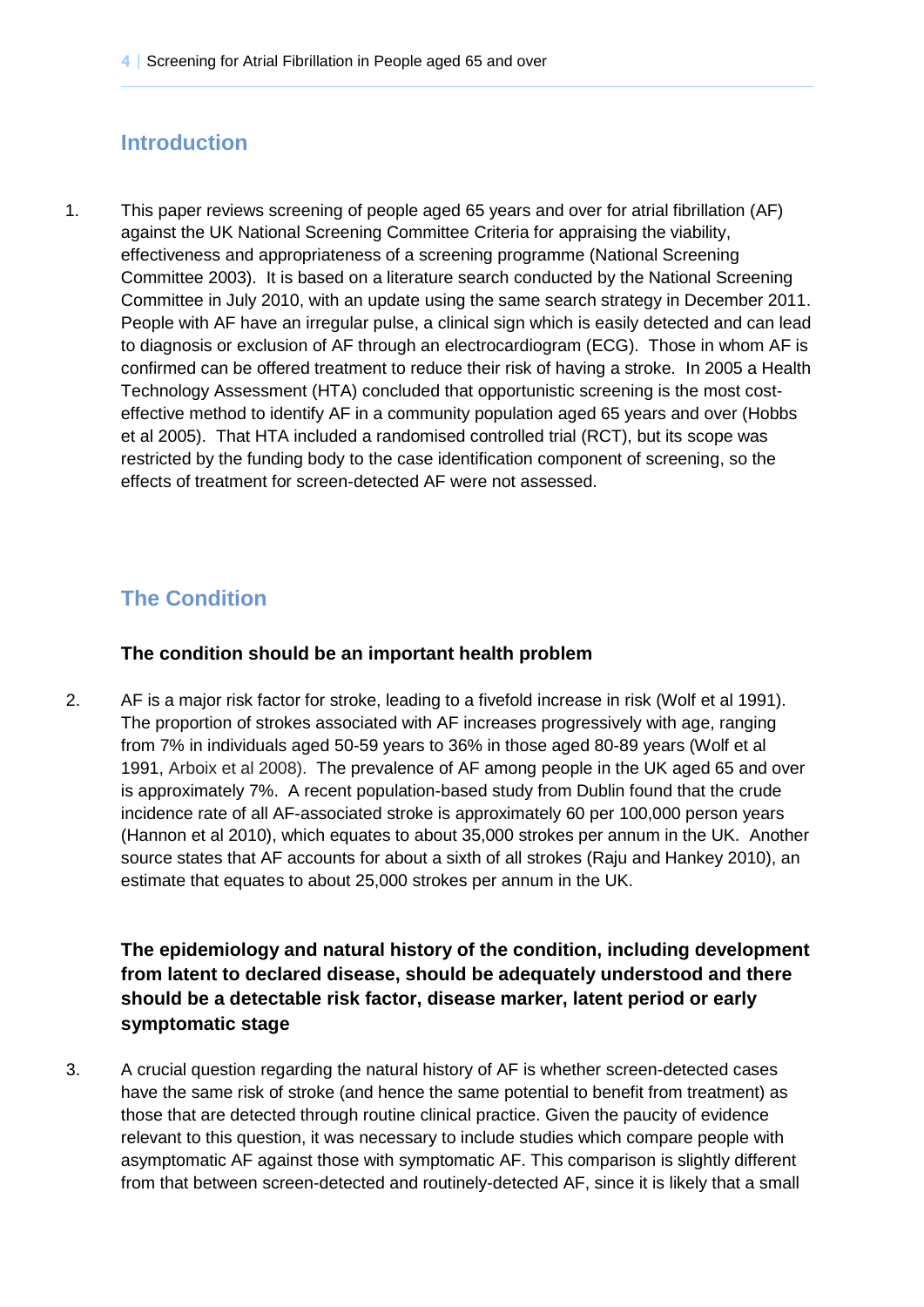proportion of screen-detected patients are symptomatic, and a minority of routinelydetected patients are asymptomatic.

- 4. The 2006 NICE Clinical Guideline on AF noted that many patients develop AF asymptomatically, and only present to medical care when complications such as stroke or heart failure occur. The literature review for the 2006 NICE guideline found no studies that have assessed whether asymptomatic AF *per se* is a potential risk factor for stroke. Nonetheless, the guideline development group agreed that asymptomatic AF should be treated no differently to symptomatic AF (National Collaborating Centre for Chronic Conditions 2006:96). The 2014 update of the NICE guideline states that its recommendations on anticoagulation apply to all patients with AF, irrespective of whether they were symptomatic (National Clinical Guideline Centre 2014). It does not cite any studies that have assessed whether asymptomatic AF *per se* is a potential risk factor for stroke, which suggests that the Guideline Development Group relied on consensus when making this statement.
- 5. The current review has found three publications relevant to this question. A trial by Mant et al (2007) found that, among people aged 75 years or over who had been randomized to either aspirin or warfarin, the risk of a major event (fatal or disabling stroke [ischaemic or haemorrhagic], intracranial haemorrhage, or clinically significant arterial embolism) was lower (annual risk 2.2% vs 3.1%) among patients who had been recruited through screening than among those that had been detected through routine clinical practice. However, this difference in risk of a major event was not statistically significant (19/290 vs. 53/683, chi-squared 0.28, 1df, p >0.5).
- 6. Healey et al (2012) found that, among patients with a pacemaker and hypertension, subclinical atrial tachyarrhythmias (detected by a pacemaker) increase the risk of stroke 2.5 times. This increase is only half the 5-fold increase in risk that is attributable to clinically diagnosed AF. The findings of this study may not be relevant to screen-detected AF, because the latter would be mainly subclinical persistent AF, not the subclinical paroxysmal AF that was picked up by the pacemakers in this study, but if the findings are relevant at all they indicate that the risk of stroke in subclinical AF might be only about half the risk of stroke in clinical AF. The authors noted that although the net benefit of antithrombotic treatment is well established in patients with clinical atrial fibrillation there may not be a similar benefit in patients with subclinical atrial tachyarrhythmias; they proposed that therefore a randomized trial of anticoagulant therapy in patients with subclinical atrial tachyarrhythmias is desirable.
- 7. Probably the most useful evidence comes from the AFFIRM study (Flaker et al 2005). Among patients with AF who were either >65years or, if <65 years, had at least 1 risk factor for stroke, over 5 years' follow-up there was a trend for better survival in asymptomatic patients (81% vs 77%,  $P = .058$ ), and they were more likely to be free from disabling stroke or anoxic encephalopathy, major bleeding, and cardiac arrest (79% vs 67%,  $P = .024$ ). The authors state that, after correction for baseline differences, mortality and major events were similar in the two groups (hazard ratio for death in symptomatic vs asymptomatic  $AF =$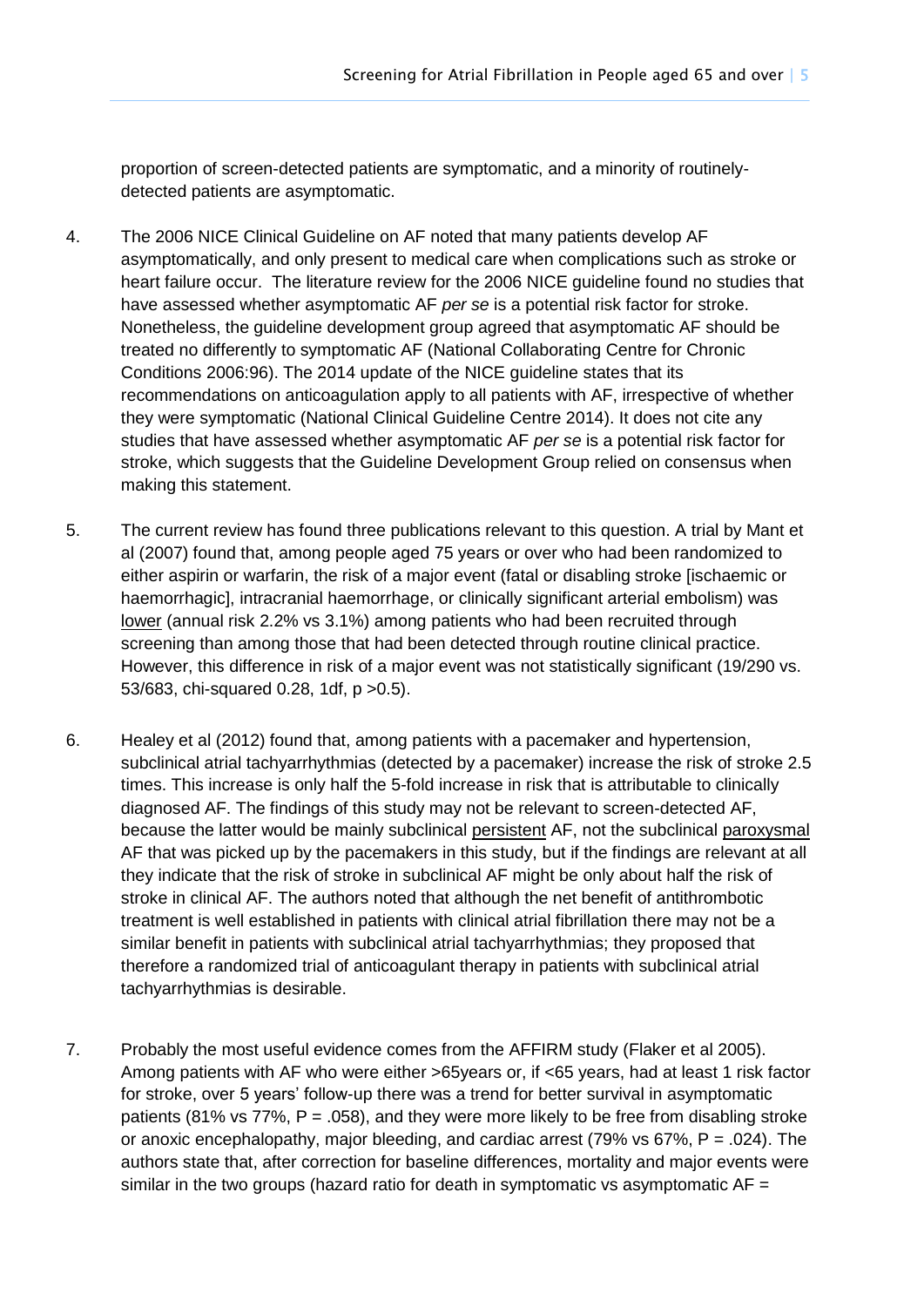1.07, 95%CI 0.79-1.46; hazard ratio for major events 1.14, 95%CI 0.87-1.50). The 95% confidence intervals around these estimates include the possibility that asymptomatic AF carries only two-thirds of the mortality and major event risks of symptomatic AF. Furthermore, the authors did not take account of the greater number of patients with a history of stroke or transient ischaemic attack (TIA) among the group with asymptomatic AF (17% vs. 13%), and correction for this difference at baseline would further reduce the apparent risks associated with asymptomatic AF.

#### **All the cost-effective primary prevention interventions should have been implemented as far as practicable**

- 8. The known modifiable risk factors for AF are a history of myocardial infarction, angina, diabetes mellitus, hyperthyroidism, stroke or TIA (Hobbs et al 2005:5).However, robust evidence that managing these risk factors does indeed reduce the incidence of AF is limited. Retrospective analyses and reports from studies in which AF was a pre-specified secondary endpoint have shown a sustained reduction in new-onset AF with ACE inhibitors and angiotensin receptor blockers in patients with significant underlying heart disease (e.g. left ventricular dysfunction and hypertrophy), but there have been no formal RCTs to test this effect in the primary prevention setting (Savelieva et al 2011). A meta-analysis of RCTs found that the beneficial effect of statins on AF suggested by published shorter term studies is not supported by a comprehensive review of published and unpublished evidence from larger scale trials (Rahimi et al 2011).
- 9. All four UK countries have programmes in place to help prevent heart disease, stroke and diabetes mellitus and these may help to reduce the age-specific prevalence of AF, by preventing these modifiable risk factors for AF.

# **If the carriers of a mutation are identified as a result of screening the natural history of people with this status should be understood, including the psychological implications**

10. Not relevant to screening for AF.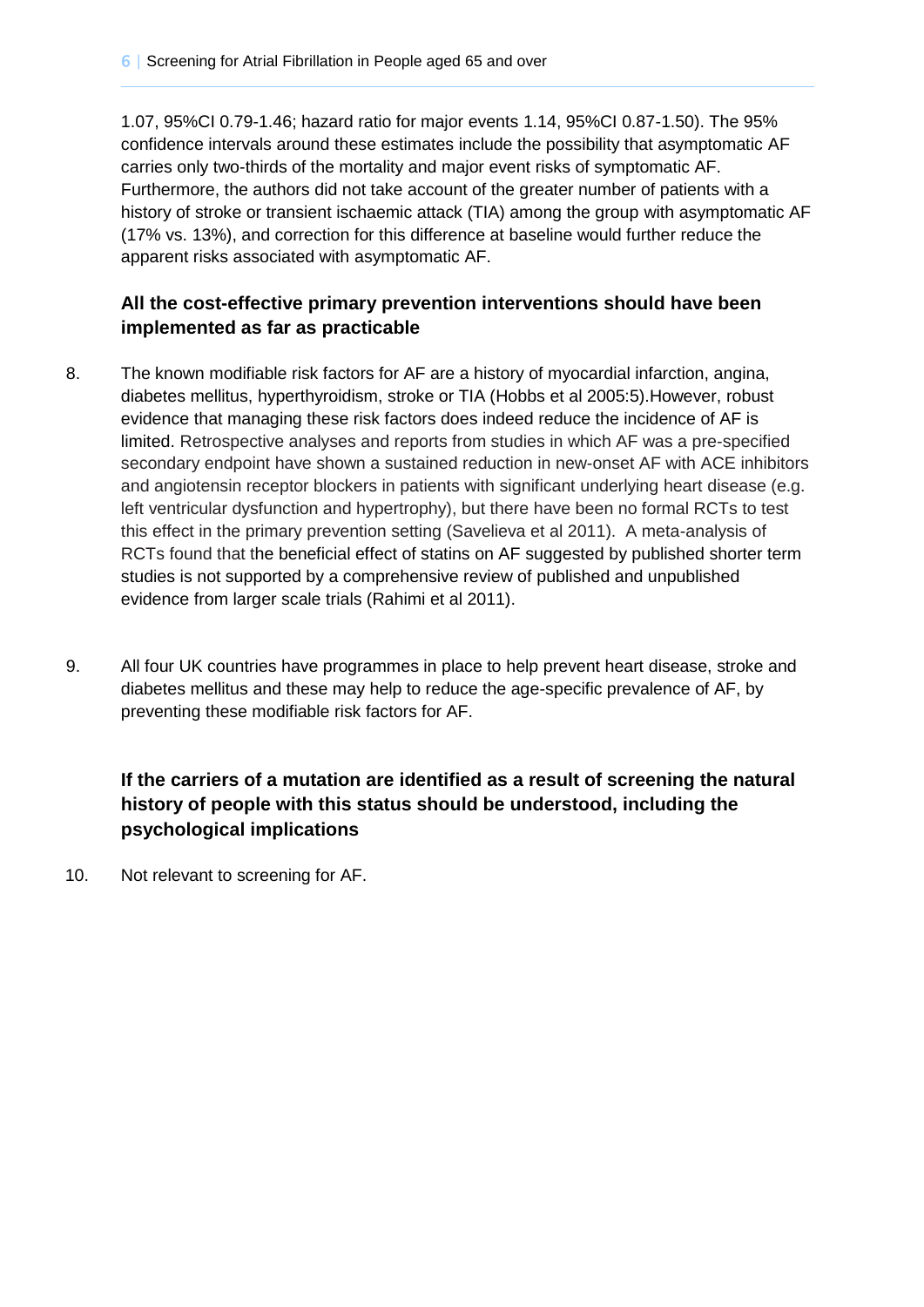# <span id="page-6-0"></span>**The Test**

**There should be a simple, safe, precise and validated screening test and The distribution of test values in the target population should be known and a suitable cut-off level defined and agreed**

- 11. The 2005 HTA concluded that active screening for AF detects additional cases over current practice, and that the preferred method of screening in patients aged 65 or over in primary care is opportunistic pulse taking, with follow-up electrocardiography if the pulse is irregular (Hobbs et al 2005:63). However, atrial flutter is also a risk factor for stroke and it may not be detected if irregular pulse is used as a screening mechanism (personal communication from Dr Ameet Bakhai).
- 12. The gold standard for diagnosis of AF is a 12-lead ECG read by at least one cardiologist. Against this gold standard, the best diagnostic performance in primary care was obtained by the combination of both GPs and computerised software reading 12-lead ECGs. The relevant test performance data for diagnosis of AF are as follows:
	- Step 1 (practice nurse taking pulse): sensitivity 87% , specificity 81% (Hobbs et al 2005:45, Table 56)
	- Step 2 (ECG for patients found to have an irregular pulse, read by both computerised software and GP): sensitivity 92%, specificity = 91% (Mant et al 2007)
	- Steps 1 and 2 combined: sensitivity =  $80\%$  (=  $87\%$  X 92%), specificity =  $91\%$
- 13. The 2005 HTA report concluded that 'the performance of GPs and practice nurses in terms of ECG interpretation was disappointing; however, the computerised software performed well and represents a realistic alternative to expert interpretation' (Hobbs et al 2005:63). However, in a later journal article the authors drew a somewhat different conclusion from the same data (Mant et al 2007):

Computer software performed much better, but still had an error rate sufficiently high to mean that decisions on treatment cannot be based on diagnosis by computer alone, even when combined with interpretation by a general practitioner. Therefore, strategies to identify AF in the community, whether through population screening or for diagnosis of patients with symptoms, need to take into account how and by whom the electrocardiogram will be interpreted.

14. Lewis et al (2011) report the performance, against 12-lead ECG as gold standard, of screening using computerized analysis of 30 seconds of pulse waveform pattern obtained using a finger-probe instrument (as used in pulse oximetry). In a post hoc analysis of data from 594 hospital-based patients, the authors were able to adjust the test cut-off to obtain 100% sensitivity with 92% specificity. The performance of this method, and the proposed cut-off, needs to be validated in an independent, preferably community-based, population.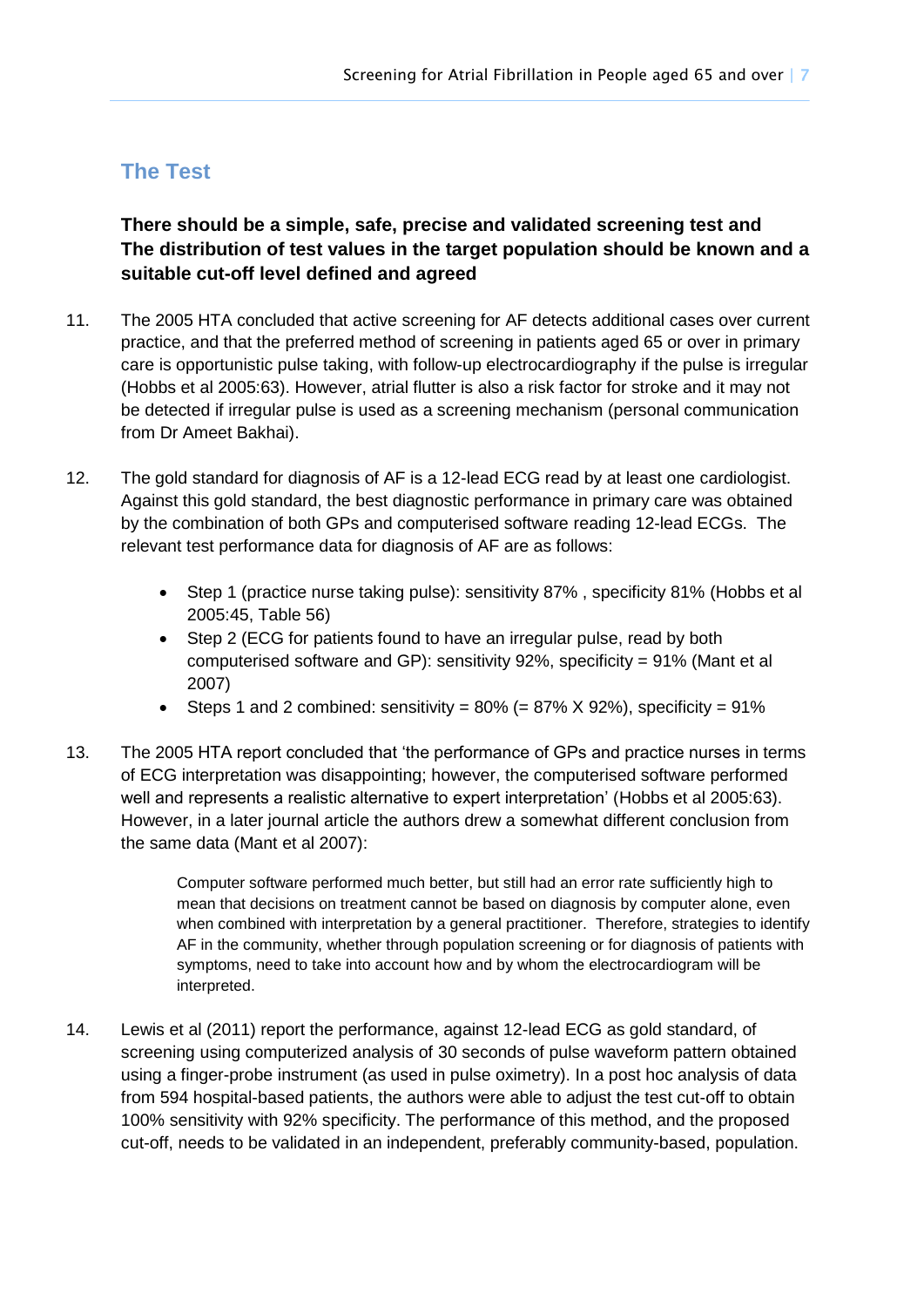- 15. Hospital based studies assessing the performance of using a modified blood pressure monitor, similar to those used by patients to monitor their blood pressure at home, suggest that a sensitivity of greater than 90% could be achieved while maintaining reasonable specificity (84%–92%) (Harris et al 2012).
- 16. Finger probes and modified blood pressure monitors might reduce the number of ECGs that need to be read to confirm or exclude a diagnosis of AF, but a screening programme would still generate substantial additional numbers of ECGs. Strategies suggested by Mant et al (2007) for ensuring that ECGs could be read in sufficient quality and quantity were training and accreditation of GPs, and electronic telemedicine transfer of ECGs for reading by specialists. However, the question of how the large number of ECGs that would be generated by a screening programme for AF would be read to an acceptable level of sensitivity and specificity does not yet seem to have been resolved.

#### **The test should be acceptable to the population**

17. The HTA test uptake data are reassuring on this point. Among opportunistically screened patients who were found to have an irregular pulse, 73% had an ECG (Hobbs et al 2005:39,Table 40). In a post-screening questionnaire the HTA found that 94% reported that the letter / information sheet they received had explained things properly, and only 3.7% found that the screening was not convenient (Hobbs et al 2005:49).

## **There should be an agreed policy on the further diagnostic investigation of individuals with a positive test result and on the choices available to those individuals**

18. This is covered by the 2014 update of NICE Clinical Guideline 36 (National Clinical Guideline Centre 2014).

## **If the test is for mutations the criteria used to select the subset of mutations to be covered by screening, if all possible mutations are not being tested, should be clearly set out**

19. Not relevant to screening for AF.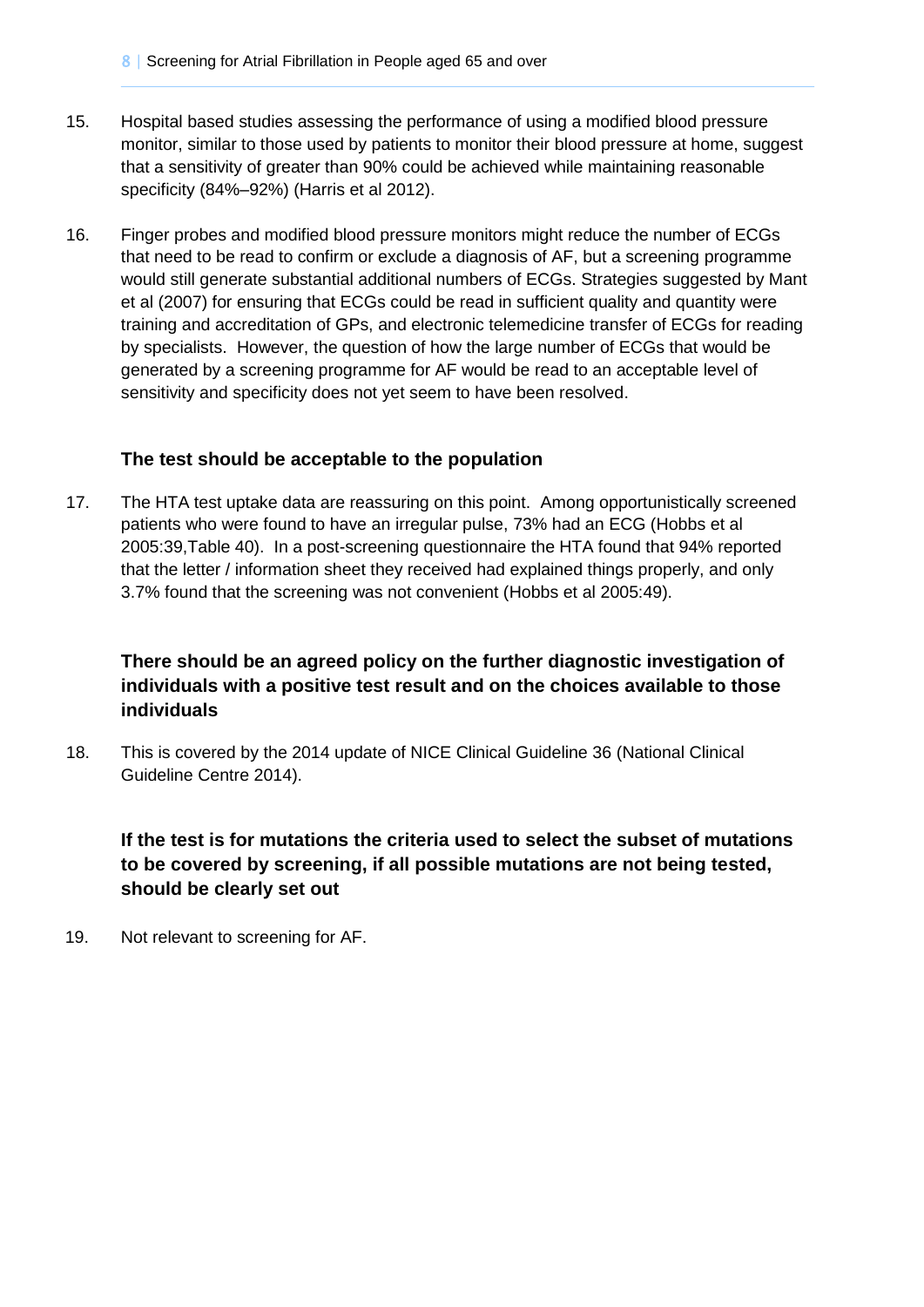# <span id="page-8-0"></span>**The Treatment**

## **There should be an effective treatment or intervention for patients identified through early detection, with evidence of early treatment leading to better outcomes than late treatment**

20. The potential advantage of early detection and treatment of AF is that it may prevent a stroke which, in the absence of screening, might be the sentinel event through which AF is first diagnosed. The disadvantage of treatment is that it increases the risk of major haemorrhage.

#### Vitamin K antagonists (e.g. warfarin) and aspirin

- 21. The anti-thrombotic treatments for AF recommended by the 2006 NICE Clinical Guideline were warfarin and aspirin, with warfarin recommended for those at higher risk of stroke (National Collaborating Centre for Chronic Conditions 2006). The 2014 update of this guideline recommends that aspirin monotherapy should not be offered solely for stroke prevention to people with atrial fibrillation (National Clinical Guideline Centre 2014).
- 22. Unfortunately, warfarin has a narrow therapeutic window, interacts substantially with other drugs and food, and requires coagulation monitoring. Among adults with nonvalvular atrial fibrillation who received care within Kaiser Permanente of Northern California, more than 1 in 4 patients newly starting warfarin for atrial fibrillation discontinued therapy in the first year (defined as ≥180 consecutive days off warfarin) despite a low overall hemorrhage rate (Fang et al 2011).
- 23. The 2005 HTA report on screening for AF assumed that treatment would be beneficial in screen-detected AF in the elderly: [screening for AF] 'fulfils many of the Wilson–Jungner criteria for a screening programme ... the risk of serious sequelae such as stroke can be dramatically reduced by treatment' (Hobbs et al 2005:2). However, the RCT evidence on the benefits of treatment is derived from patients whose AF was detected through routine clinical care, rather than through screening. As previously pointed out, it is uncertain whether screen-detected AF carries the same risk of stroke (and hence the same potential to benefit from treatment) as AF that is detected through routine clinical practice.
- 24. Proof that anti-thrombotic treatment produces net benefits for patients with screen-detected AF (i.e. that the absolute reduction in risk of stroke exceeds the absolute increase in risk of major extra-cranial haemorrhage or other serious adverse outcome) could be provided by a placebo-controlled RCT among this patient group. Unfortunately, no such trial has been performed. The closest approximation appears to be the trial by Mant et al (2007), in which 290 people aged 75 years or over with screen-detected AF were randomized to either aspirin or warfarin. Since warfarin is much more effective than aspirin in preventing stroke among routinely-detected cases of AF, demonstration of the same result among screendetected cases of AF would strongly suggest that, compared with no treatment, warfarin delivers net benefits for screen-detected cases of AF.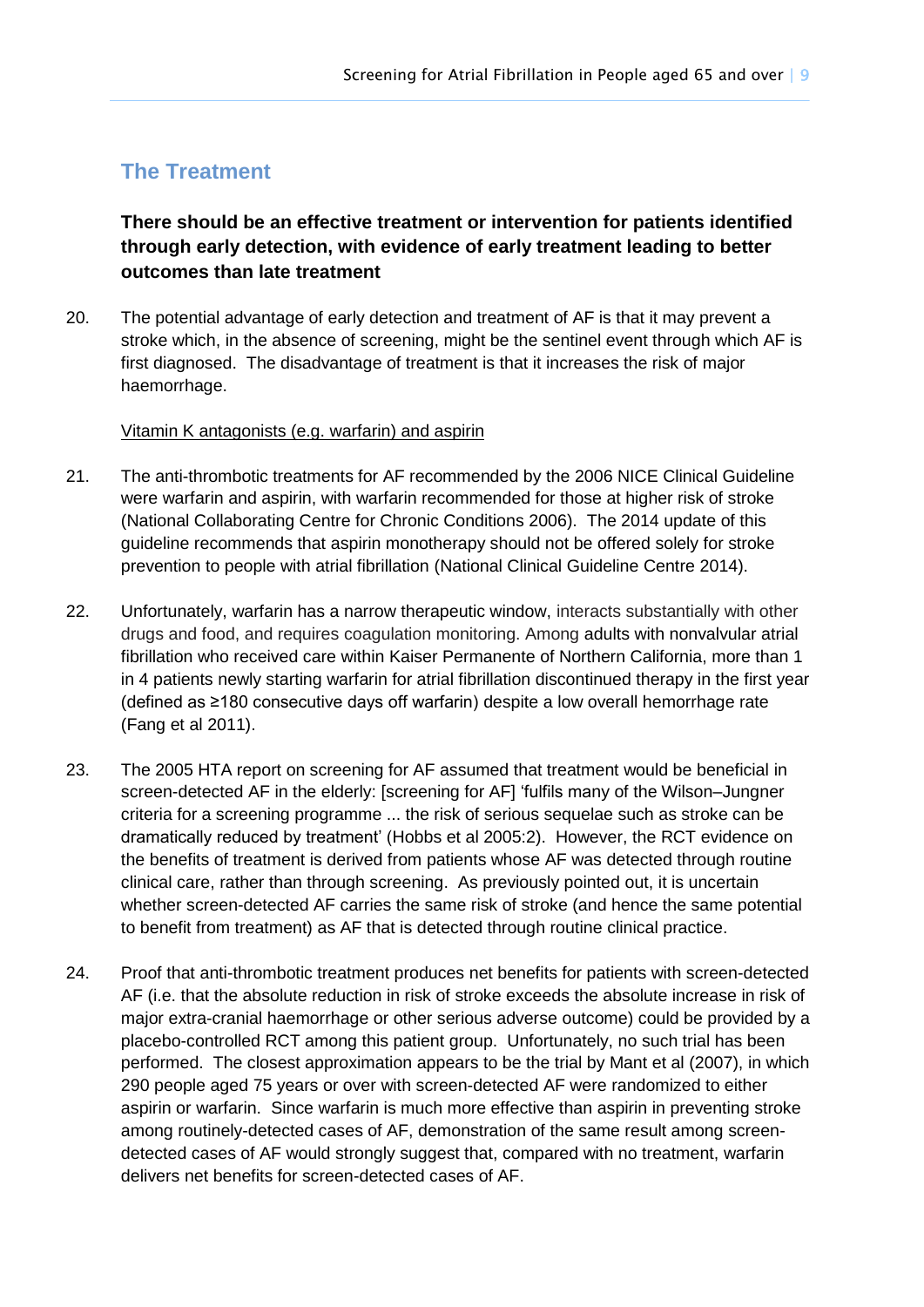25. The results of the RCT did favour warfarin over aspirin, but the confidence intervals were too wide to be certain of this conclusion (relative risk of a primary event 0.85, 95% CI 0.31– 2.33). The same trial demonstrated the superiority of warfarin over aspirin for patients whose AF was already known from practice registers i.e. cases detected through routine clinical care (relative risk of a primary event 0.38, 95% CI 0.20–0.71). The authors also noted that there was no evidence of an interaction between the effectiveness of warfarin and the way in which AF had been detected. However, this falls short of saying that we can be confident that the effectiveness of warfarin is the same in both routinely-detected and screen-detected AF. It has therefore not yet been demonstrated beyond doubt that antithrombotic treatment produces net benefits for patients with screen-detected AF.

#### New oral anticoagulants

- 26. NICE has published technology appraisals recommending apixaban, dabigatran exilate and rivaroxaban as options for preventing stroke and systemic embolism within their marketing authorisations, that is, in people with nonvalvular atrial fibrillation with 1 or more specified risk factors (NICE 2012 and 2013). The 2014 update of the NICE AF guideline states that anticoagulation may be with apixaban, dabigatran etexilate, rivaroxaban or a vitamin K antagonist. It recommends that doctors should discuss the options for anticoagulation with the person and base the choice on their clinical features and preferences (National Clinical Guideline Centre 2014).
- 27. Given the known substantial difficulties with warfarin, and the importance of achieving a high level of confidence that the benefit of a screening programme will outweigh the physical and psychological harm, it seems likely that many patients with screen-detected AF would need to be offered treatment with one of the new oral anticoagulants rather than warfarin.

## **There should be agreed evidence based policies covering which individuals should be offered treatment and the appropriate treatment to be offered**

28. Tools are available for assessing individuals' risk of stroke and their risk of bleeding. The performance of these tools is commonly summarised by using the c-statistic, or area-underthe-curve. A c-statistic of 1.0 indicates perfect ability to predict the risk of stroke or bleeding, and a score of 0.5 indicates no predictive value. Before giving brief details of some current tools, the following narrative assessment given by Fraenkel and Fried (2010) helps to set the scene:

> Despite the wealth of studies in nonvalvular atrial fibrillation, many assumptions are necessary to calculate patient-specific outcomes, and these assumptions may lead to substantial overestimation or underestimation of benefits and harms. Improving care for patients with comorbidities will require substantive increases in the efforts and resources allocated to the collection and dissemination of outcome data for patients with varying co-morbidities.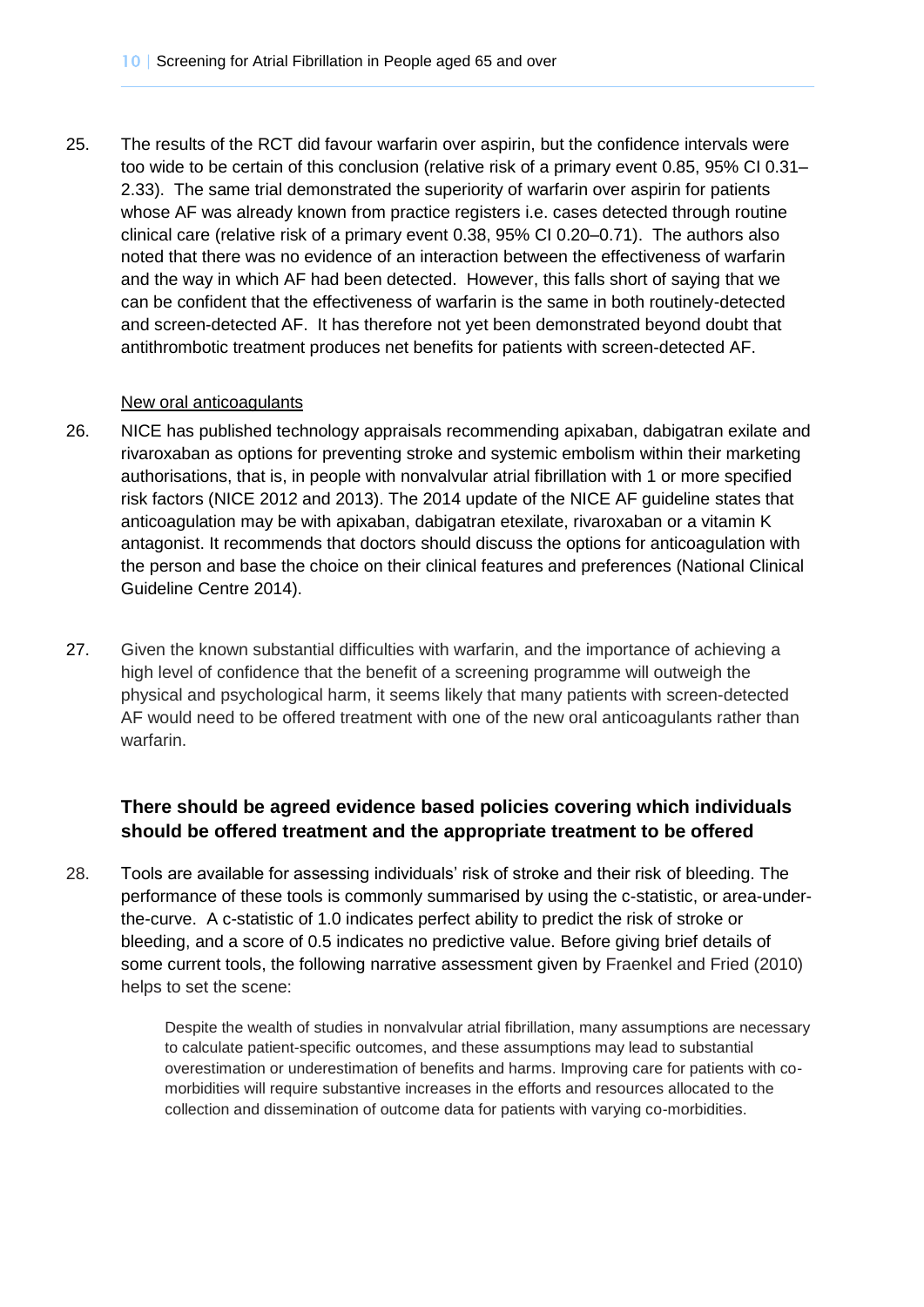#### Assessing the risk of stroke

29. At least 19 different schemes have been developed for assessing the risk of stroke in patients with AF, though none of them has been evaluated in patients with screen-detected AF. The most commonly used risk stratification scheme is  $CHADS<sub>2</sub> CHA<sub>2</sub>DS<sub>2</sub>-VASC was$ developed to complement CHADS<sub>2</sub> by considering additional thromboembolic risk modifiers. Large population-based studies in the UK (Van Staa et al 2011) and Denmark (Olesen, Lip, Hansen et al 2011) have found that  $CHA<sub>2</sub>DS<sub>2</sub>-VASC$  is more valid for stroke prediction in patients categorised as being at low and intermediate risk by the CHADS<sub>2</sub> scheme. This is clinically important, as many of the patients at low risk according to  $CHADS<sub>2</sub>$  are not at truly low risk and treatment guidelines are not conclusive for those at intermediate risk. The UK and Danish studies reported c-statistics for  $CHA<sub>2</sub>DS<sub>2</sub>-VASC of$ 0.67 and 0.78 respectively, indicating a performance for stroke prediction that is roughly half-way between 'no predictive value' and 'perfect'. A small (665 patients) communitybased study of patients aged 75 or over with atrial fibrillation found that current risk stratification schemes in older people with atrial fibrillation have only limited ability to predict the risk of stroke, and recommended classifying all patients over 75 as 'high risk' until better tools are available (Hobbs et al 2011). The 2014 update of the NICE AF guideline includes the following recommendation (National Clinical Guideline Centre 2014):

> 'Use the  $CHA<sub>2</sub>DS<sub>2</sub>$ -VASc stroke risk score to assess stroke risk in people with any of the following:

- symptomatic or asymptomatic paroxysmal, persistent or permanent atrial fibrillation
- atrial flutter
- a continuing risk of arrhythmia recurrence after cardioversion back to sinus rhythm.

#### Assessing the risk of bleeding

- 30. This review identified several studies that have assessed the performance of different risk scores for predicting the risk of bleeding in patients with AF who are taking warfarin. Studies have reported a c-statistic of approximately 0.7 for the ATRIA score (Fang 2011) and a range of approximately 0.7 – 0.8 for the HAS-BLED score (Pisters et al 2010; Lip, Frison et al 2011; Olesen, Lip, Hansen, Lindhardsen et al 2011). A systematic review of studies of the association between  $CHADS<sub>2</sub>$  covariates and risk of bleeding in patients receiving warfarin found that the associations between  $CHADS<sub>2</sub>$  covariates and increased bleeding risk were weak, with the exception of age. The authors concluded that, given the known association of the  $CHADS<sub>2</sub>$  score and stroke risk, the decision to prescribe warfarin should be driven more by patients' risk of stroke than by the risk of bleeding (Chen et al 2011).
- 31. The 2014 update of the NICE AF guideline includes the following recommendations (National Clinical Guideline Centre 2014):

'Use the HAS-BLED score to assess the risk of bleeding in people who are starting or have started anticoagulation. Offer modification and monitoring of the following risk factors:

uncontrolled hypertension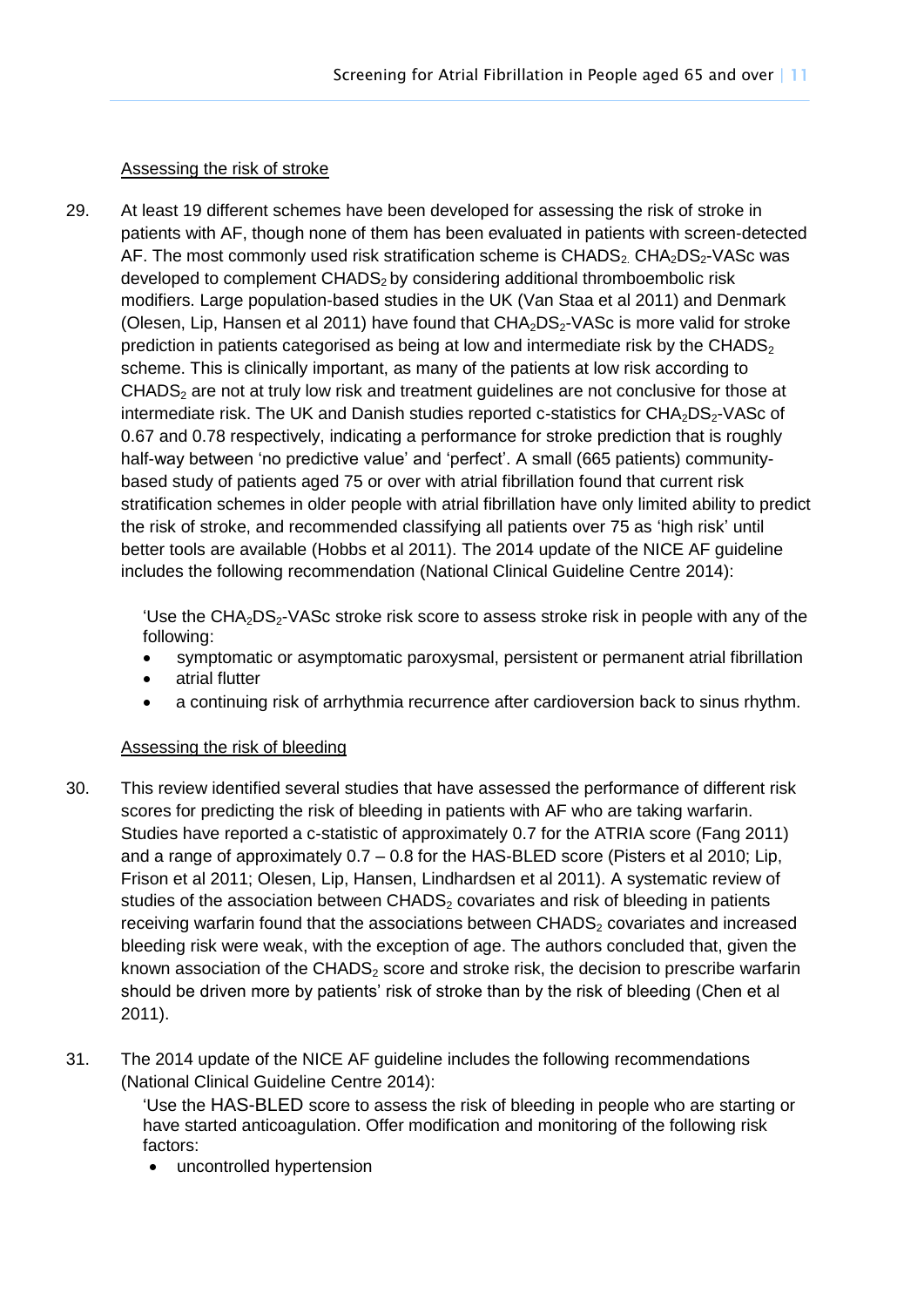- poor control of international normalised ratio (INR) ('labile INRs')
- concurrent medication, for example concomitant use of aspirin or a non-steroidal anti-inflammatory drug (NSAID)
- harmful alcohol consumption.

When discussing the benefits and risks of anticoagulation, explain to the person that:

- for most people the benefit of anticoagulation outweighs the bleeding risk
- for people with an increased risk of bleeding the benefit of anticoagulation may not always outweigh the bleeding risk, and careful monitoring of bleeding risk is important.

Do not withhold anticoagulation solely because the person is at risk of having a fall.'

# **Clinical management of the condition and patient outcomes should be optimised in all health care providers prior to participation in a screening programme**

32. Numerous studies have demonstrated that, among people with AF, compliance with currently recommended anti-thrombotic treatments is poor. Many people who, according to the 2006 NICE guideline, should be on anticoagulants are not; many people who should not be on anticoagulants are on anticoagulants; and among those who are taking warfarin the level of anticoagulation is often too high or too low. A few recent examples from the UK are described below.

#### Are the right patients on anticoagulants?

- 33. In a study of primary care in England during the period 2009-2012, Cowan et al (2012) found that 34% of 132,099 patients with a CHADS<sub>2</sub> score  $\geq$ 2, were not on anticoagulant therapy and were without a recorded contraindication or recorded refusal; and 34% of  $37,771$  patients with a CHADS<sub>2</sub> score=0 were prescribed anticoagulant therapy. The effect of using  $CHA<sub>2</sub>DS<sub>2</sub>-VASC rather than CHADS<sub>2</sub> to estimate stroke risk was shown by Holt et$ al. (2012) in a UK study of 59,804 primary care patients with AF. They found that the proportion of people with AF and at high risk of stroke who were receiving anticoagulants in 2010 was 53.0% (with stroke risk defined according to the CHADS<sub>2</sub>  $\geq$ 2 threshold) or 50.7% (with stroke risk defined according to the  $CHA<sub>2</sub>DS<sub>2</sub>$ -VASc ≥2 threshold). Higher than expected usage of anticoagulant therapy was found in the low-risk groups: 32.1% of people with CHADS<sub>2</sub> = 0 and 23.0% with CHA<sub>2</sub>DS<sub>2</sub>-VASc = 0.From these data there appears to be substantial room for improvement in which patients with AF are, and are not, prescribed anticoagulants in UK primary care.
- 34. NHS Improvement has made available a query and risk stratification tool (GRASP-AF) that helps GPs to identify patients with AF who are not on warfarin but might benefit from it. It does not identify patients with AF who are on warfarin but should not be on it [\(http://www.improvement.nhs.uk/graspaf/\)](http://www.improvement.nhs.uk/graspaf/).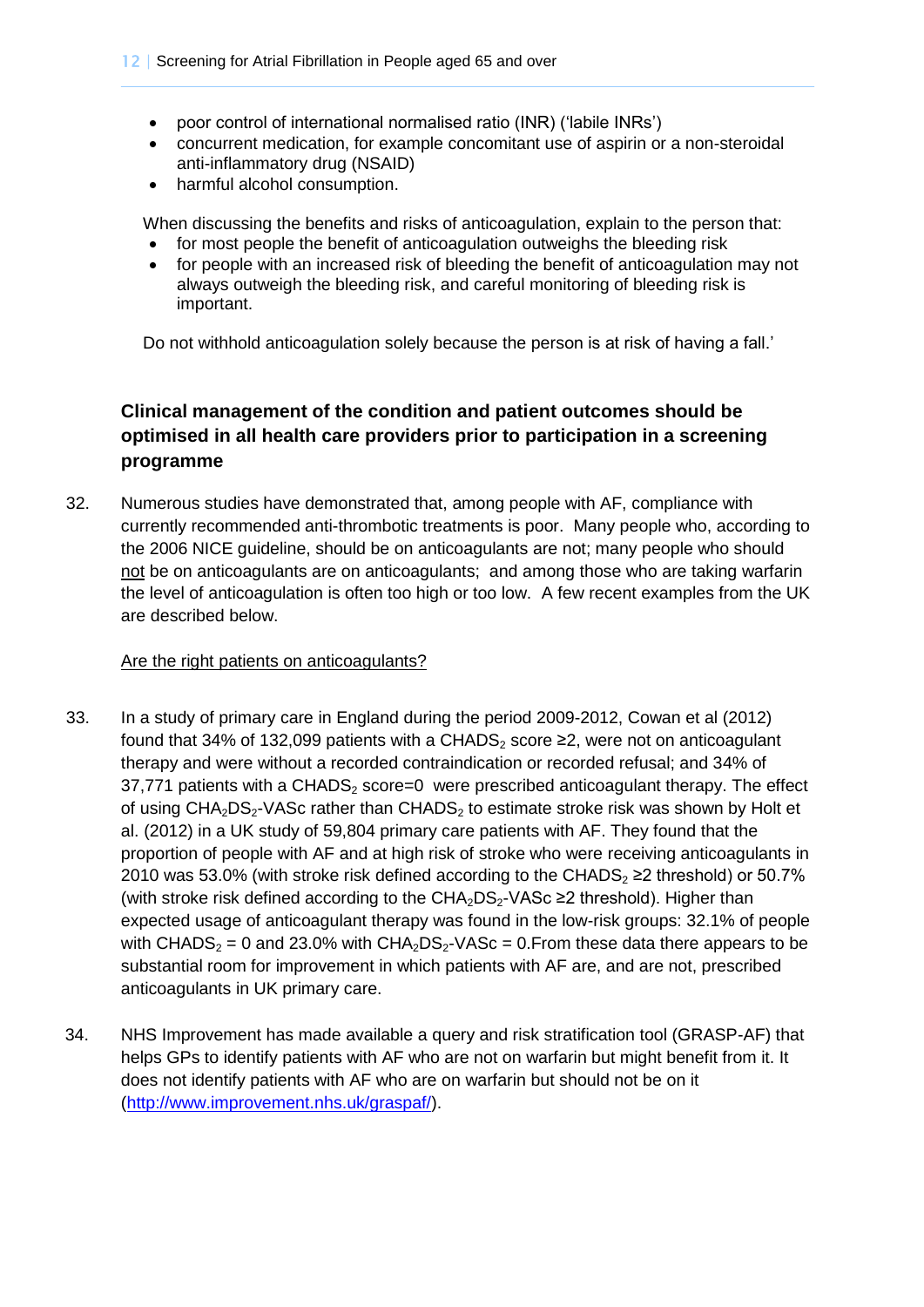- 35. National QOF data for 2012-13 confirm that a large proportion (35%) of patients with clinically-diagnosed AF who should be taking an anticoagulant (because they have a CHADS<sub>2</sub> score  $\geq 2$  and are not reported as having a contraindication to taking an anticoagulant) are not taking an anticoagulant. The extent to which the introduction of dabigatran exilate, apixaban and rivaroxaban as alternatives to warfarin will lead to better management of patients with AF remains to be seen.
- 36. A systematic review (Pugh et al 2011) has identified reasons why physicians are reticent to recommend warfarin for elderly patients with AF, despite evidence of increased benefit in these patients compared with younger patients. Risk of falls and previous bleeding were shown to be disproportionate barriers to warfarin prescription. The authors recommended further studies to determine how best to overcome these perceived barriers to appropriate anticoagulation.

#### Is the INR in the recommended range?

- 37. It is difficult for people who are taking warfarin to maintain their level of anticoagulation within the recommended range (2.0 to 3.0) of the international normalized ratio (INR). The anticoagulant effect of warfarin is influenced by diet and other medicines, and many people forget to take their pills: in a US study of 136 participants observed for a mean of 32 weeks, 36% missed more than 20% of their doses (Kimmel et al 2007). A systematic review found that the average time that warfarinized patients spend within the recommended INR range was 59% for those with infrequent monitoring and 64% for those with frequent monitoring (Dolan et al 2008). The authors concluded that it may therefore be inappropriate to extrapolate data on efficacy and safety of anticoagulants from RCTs to 'real life' situations.
- 38. This concern is borne out by a post hoc analysis of data from RCTs of warfarin therapy, and several observational studies in the UK. Among 3,587 patients with AF who had been randomized to receive warfarin, those with good control (defined as INR of 2.0-3.0 for >75% of the time) had outcomes that were roughly twice as favourable as those with poor control (defined as INR of 2.0-3.0 for <60% of the time) on various measures: annual mortality (1.69% vs. 4.20%), risk of stroke or systemic embolism event (1.07% vs. 2.10%), risk of major bleeding (1.58% vs. 3.85%), and risk of myocardial infarction (0.62% vs. 1.38%) (White et al 2007). A model based on data from 3,371 AF patients randomized to receive an oral anticoagulant predicted that they would need to be within the recommended INR range for at least 58% of the time to be confident that they were receiving any net benefit (Connolly et al 2008).
- 39. An observational UK study of 51,000 patients found that, although warfarin reduces the rate of stroke in chronic AF patients in the general clinical practice setting, the risk reduction is lower than that reported in clinical trials. When current users of warfarin were compared with former users, the risk of stroke in current users was reduced by only 38%, not the 60% reported from RCTs (Rietbrock et al 2009). The same group found that patients who spent at least 70% of time within the therapeutic range had a 79% reduced risk of stroke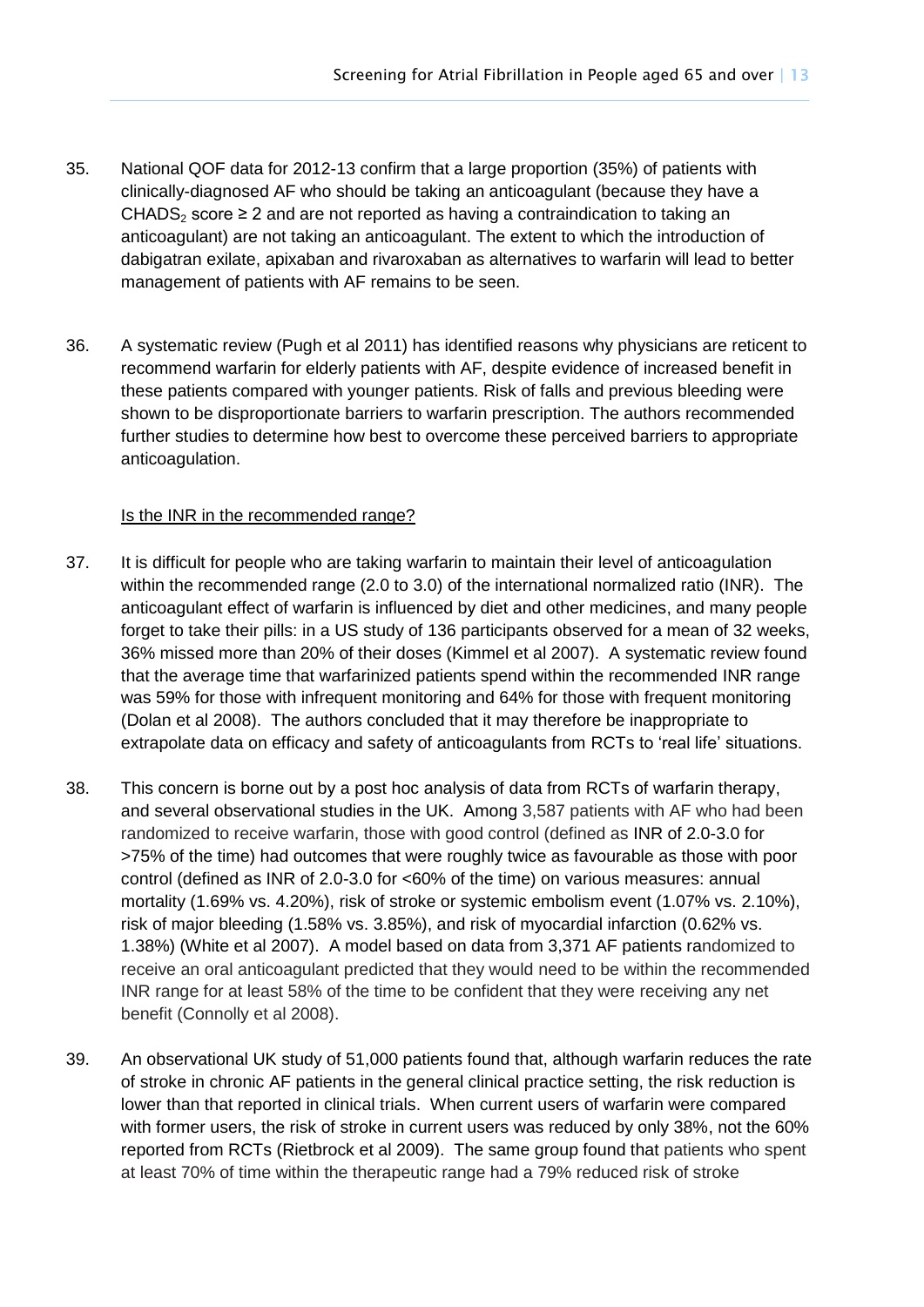compared to patients with ≤30% of time in range (Gallagher et al 2011). A Welsh recordlinkage study found that people with AF who managed to maintain a stable INR (defined as six months within the target INR range of 2.0-3.0) did much better than those with an unstable INR in terms of both thromboembolic events (0.8% vs. 2.3% per patient year) and bleeds recorded on inpatient diagnoses (0.4% vs. 1.2% per patient year) (Currie et al 2005). Stroke risk was only reduced in AF patients at moderate or high risk who were eligible for and treated with warfarin, and whose INR was within the therapeutic range more than 70% of the time; overall mortality was only reduced in those whose INR was within the therapeutic range more than 40% of the time (Morgan et al 2009). The authors concluded that poorly controlled warfarin therapy is potentially harmful and proposed that if good control cannot be achieved, the therapy should be stopped.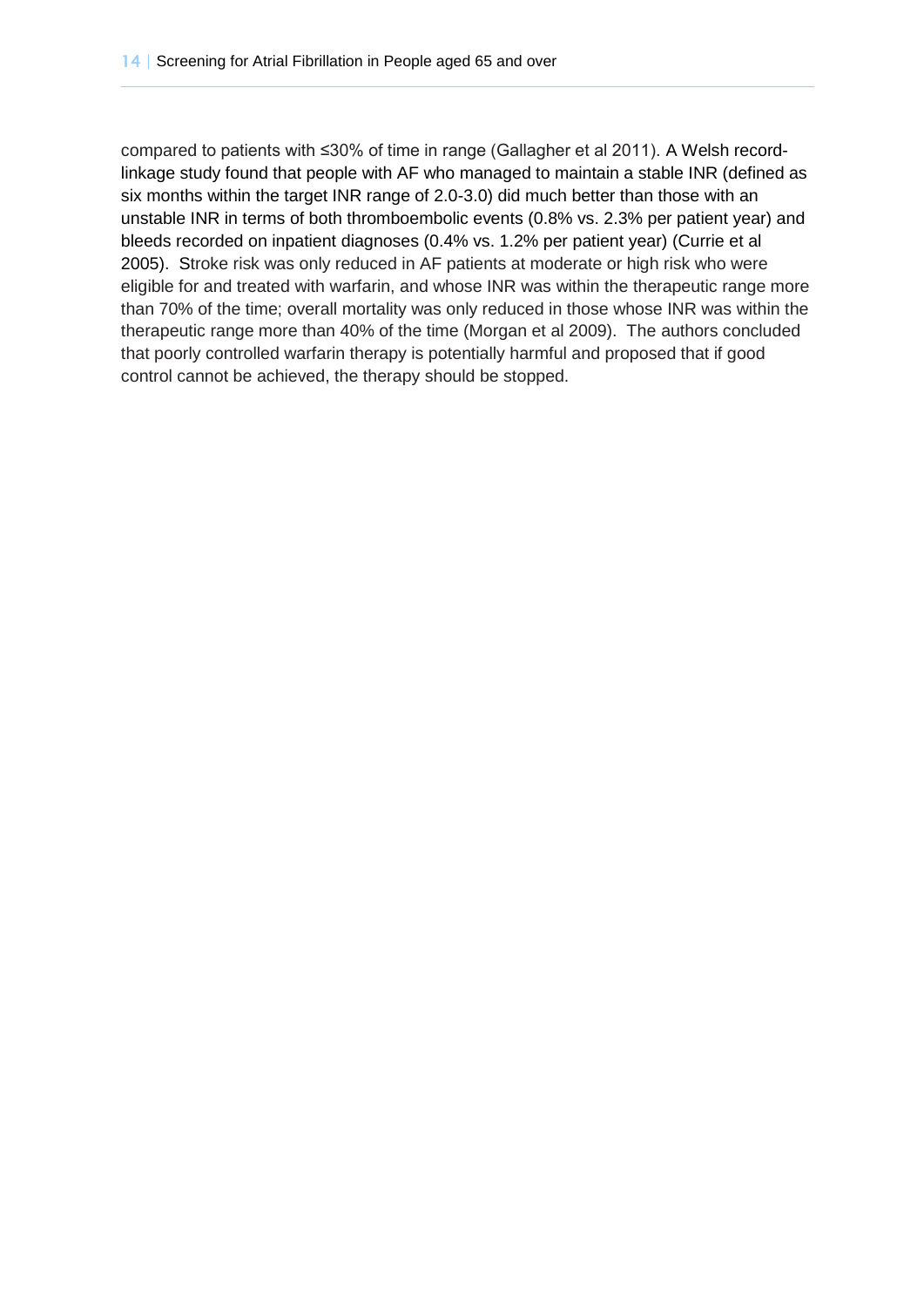# <span id="page-14-0"></span>**The Screening Programme**

**There should be evidence from high quality Randomised Controlled Trials that the screening programme is effective in reducing mortality or morbidity**

40. There have been no randomised controlled trials of screening for AF that have assessed its impact on mortality or morbidity.

## **There should be evidence that the complete screening programme (test, diagnostic procedures, treatment/ intervention) is clinically, socially and ethically acceptable to health professionals and the public**

- 41. In March 2012 the Royal College of Physicians of Edinburgh published a consensus statement that includes the following recommendation in favour of screening: 'Screening for AF in people of 65 or older satisfies the UK NSC criteria for a screening programme and such a national screening programme should be undertaken in the UK.' The same statement also points out that 'the use of oral anticoagulants (OACs) is inadequate. There is an urgent need to ... encourage better uptake and adherence to OACs'. Without better uptake and adherence to OACs it is hard to see how screening for AF satisfies the UK NSC criteria for a screening programme, since one of the NSC criteria is that 'clinical management of the condition and patient outcomes should be optimised in all health care providers prior to participation in a screening programme'.
- 42. The limited evidence available suggests that patients and health professionals differ in the way they evaluate the benefits and risks of anticoagulation. A systematic review found that treatment recommendations from clinical practice guidelines often differ from patient preferences, with substantial heterogeneity in their individual preferences. In 6 of 8 studies, patient preferences indicated that fewer patients would take warfarin compared to the recommendations of the guidelines (Man-Son-Hing et al 2005).
- 43. In a small RCT in two research clinics in Northeast England, patients with AF aged over 60 were much less likely to start warfarin if they used a computerised decision aid in a shared decision-making consultation than if they were advised by doctors using paper guidelines (4/16 vs. 15/16, RR 0.27, 95% CI 0.11 to 0.63) (Thomson et al 2007).

## **The benefit from the screening programme should outweigh the physical and psychological harm (caused by the test, diagnostic procedures and treatment)**

44. It is likely, but not proven, that a national screening programme for atrial fibrillation in people aged 65 and over would produce more benefit than harm, provided that the NHS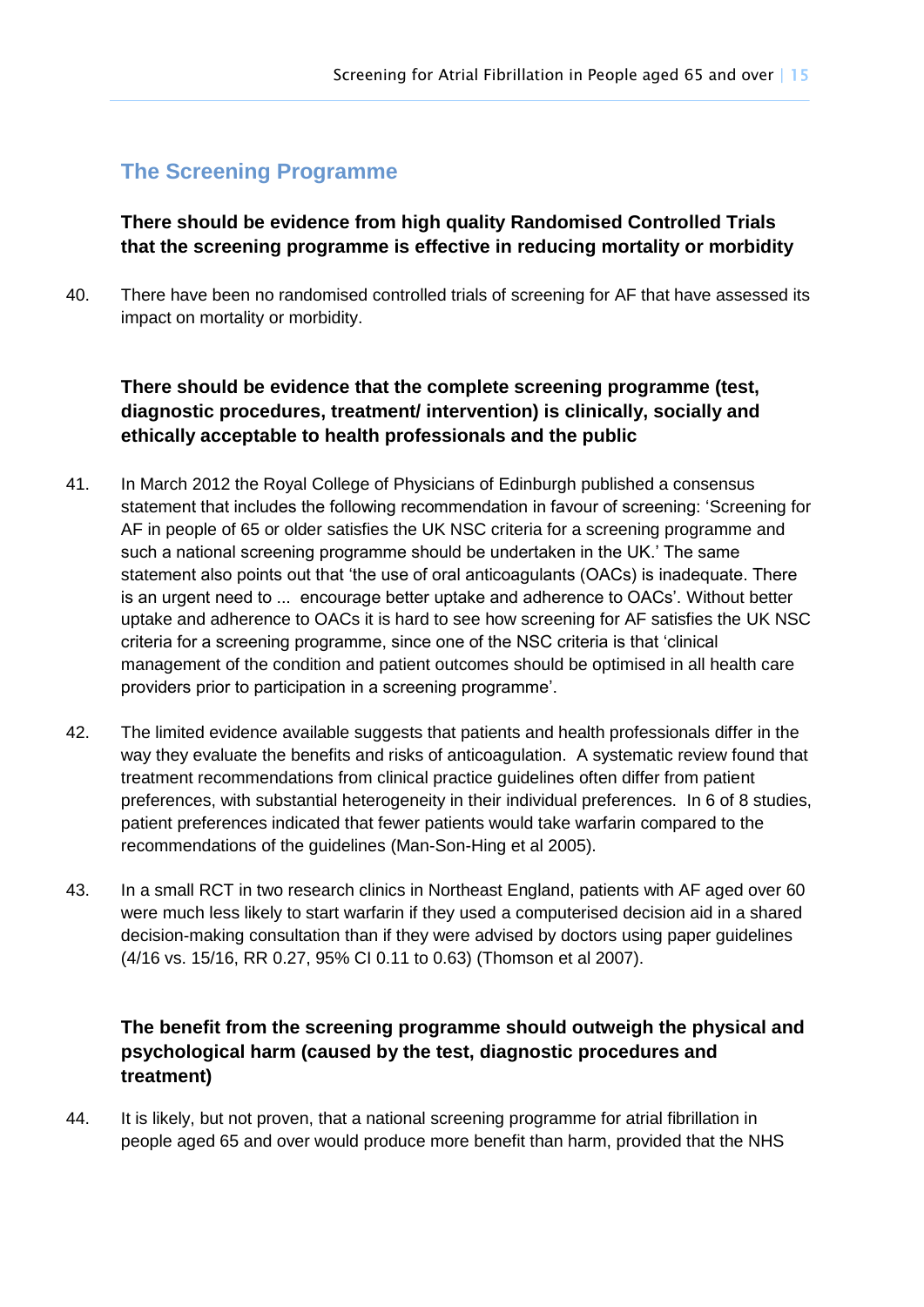can greatly improve its performance in providing safe anticoagulant therapy to appropriate patients.

## **The opportunity cost of the screening programme (including testing, diagnosis and treatment, administration, training and quality assurance) should be economically balanced in relation to expenditure on medical care as a whole (i.e. value for money)**

- 45. The 2005 HTA modelled the cost-effectiveness of screening for AF and concluded that there was a probability of approximately 60% that annual opportunistic screening from the age of 65 years was cost-effective in both men and women (Hobbs et al 2005:iv). However, the model assumed that anti-thrombotic treatments have the same effects in screen-detected AF as in routinely-detected AF, and the report does not describe whether the model reflected real-world (i.e. low) compliance with guideline-recommended antithrombotic treatments.
- 46. The 2014 update of the NICE AF guideline used a more sophisticated health economic model than previous publications. Probabilistic base case analysis showed greatest net benefit is most likely if no drug is given unless the patient has  $CHA<sub>2</sub>DS<sub>2</sub>VASc$  score  $\geq 2$  and HAS-BLED score =0. In the deterministic base case analysis, overall a 'do nothing' approach was found marginally optimal in comparison to other strategies. The authors noted that there are currently few studies which validate commonly used bleeding and stroke risk scoring systems, meaning the uncertainty in the scoring system's predictive power cannot be easily evaluated or incorporated into economic models (National Clinical Guideline Centre 2014, Appendix L).
- 47. A formal assessment of the cost-effectiveness of a screening programme is required. It should include the costs of detecting cases and take into account the possibility that patients with screen-detected AF have a lower risk of stroke than patients with clinicallydiagnosed AF.

#### **There should be a plan for managing and monitoring the screening programme and an agreed set of quality assurance standards**

- 48. Consideration of this potential screening programme is at an early stage, so such a plan and standards do not yet exist. However, the Quality and Outcomes Framework (QOF) for 2012-13 included the following relevant quality indicators:
	- The practice can produce a register of patients with atrial fibrillation
	- The percentage of patients with Atrial Fibrillation in whom stroke risk has been assessed using the CHADS $<sub>2</sub>$  risk stratification scoring system in the preceding 15 months</sub>
	- [In those patients with Atrial Fibrillation in whom there is a record of a CHADS](http://www.nice.org.uk/aboutnice/qof/indicators_detail.jsp?summary=13519)<sub>2</sub> score of [>1, the percentage of patients who are receiving anticoagulants.](http://www.nice.org.uk/aboutnice/qof/indicators_detail.jsp?summary=13519)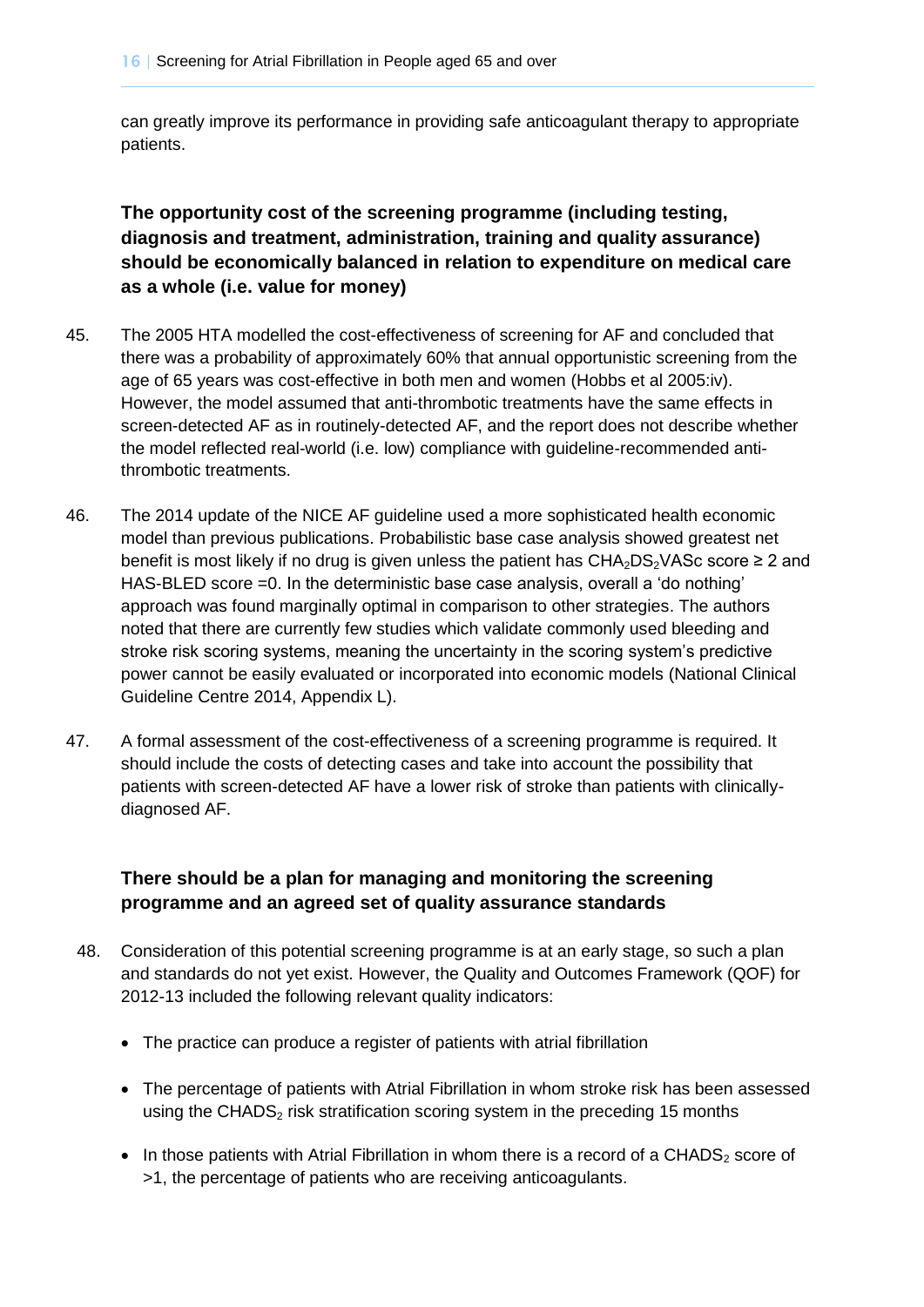49. A consensus statement from the Royal College of Physicians of Edinburgh recommends that all providers of anticoagulation services should provide annual data of TTR (time in therapeutic range) as a means of quality improvement (RCPE 2012).

## **Adequate staffing and facilities for testing, diagnosis, treatment and programme management should be available prior to the commencement of the screening programme**

- 50. It is not yet clear which type(s) of clinical staff should read the ECGs that would be generated by a screening programme, hence it is not possible to assess the adequacy of staffing for this function.
- 51. Data from the 2005 HTA suggests that screening would not massively increase the workload involved in monitoring anticoagulation. In the opportunistic screening arm of the HTA trial there were 340 patients with AF at baseline, and 75 new cases were detected during the next 12 months, of which 28 were attributable to screening (Hobbs et al 2005:29,51). This indicates that screening might result in an increase in the total number of diagnosed cases of AF of about 8%. Only a proportion of these would be at sufficiently high risk of stroke to be eligible for anticoagulation, and many of them might be treated with one of the new oral anticoagulants rather than warfarin and therefore not need regular monitoring by anticoagulation services.

## **All other options for managing the condition should have been considered (e.g. improving treatment, providing other services), to ensure that no more cost effective intervention could be introduced or current interventions increased within the resources available**

- 52. The main purpose of screening for AF is to prevent stroke. In addition to AF, other welldocumented and potentially modifiable risk factors for stroke include hypertension, exposure to cigarette smoke, diabetes, dyslipidaemia, carotid artery stenosis, sickle cell disease, postmenopausal hormone therapy, poor diet, physical inactivity, and obesity especially truncal obesity (Goldstein et al 2006). It is not yet clear whether screening for AF would be more cost-effective than efforts to improve the management of other highprevalence risk factors for stroke such as hypertension, diabetes or dyslipidaemia.
- 53. Given the known poor compliance among people with routinely-detected AF with recommended treatments, better treatment for this group of people might prove more costeffective than introducing a screening programme. Better treatment might involve strategies to improve the quality of anticoagulation in those who are currently recommended to receive warfarin treatment, or introducing one of the new oral therapies that do not require coagulation monitoring.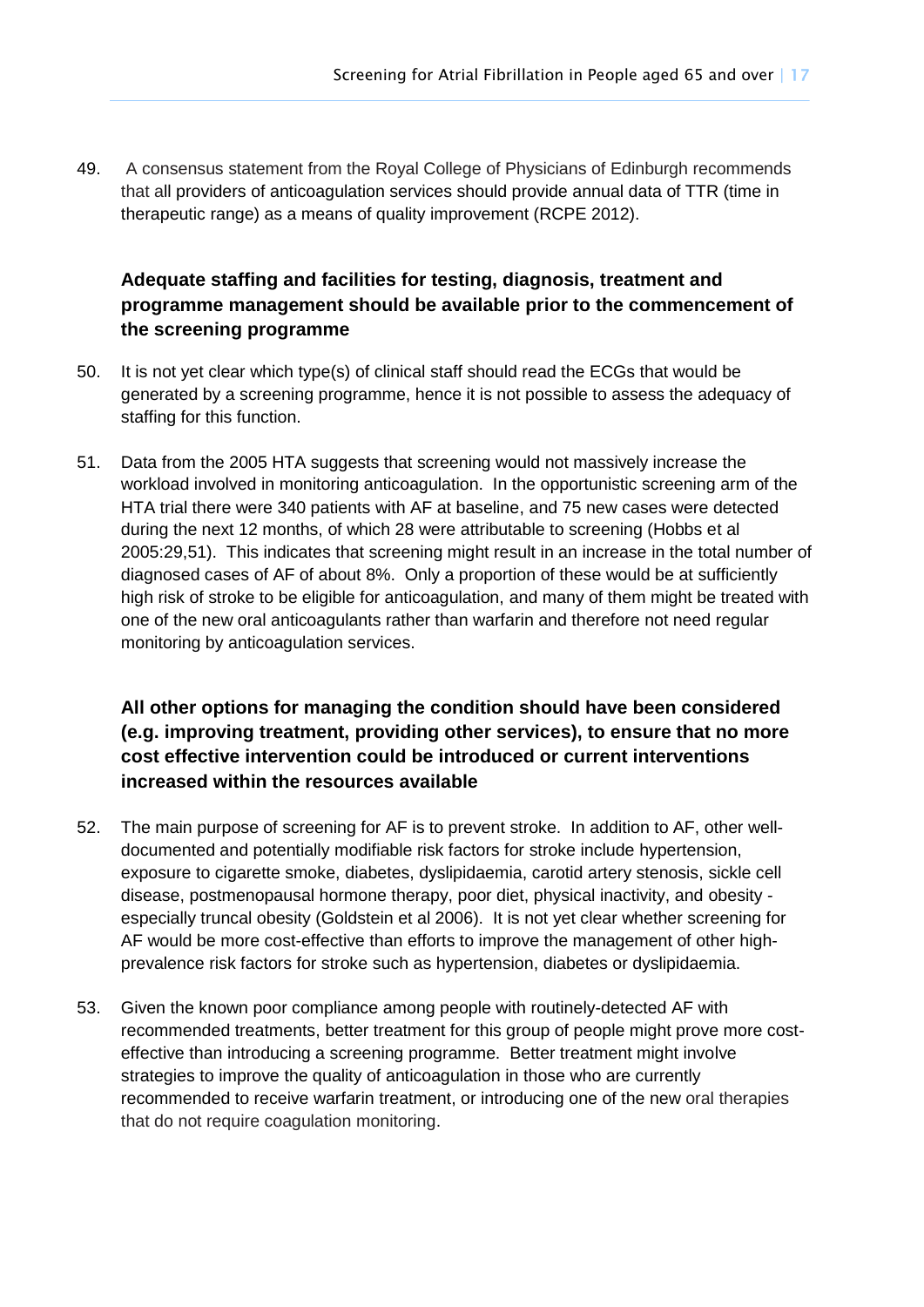- 54. A Cochrane review (Garcia-Alamino et al 2010) found that self-monitoring or selfmanagement of oral anticoagulant therapy compared to standard monitoring reduced both thromboembolic events (RR 0.50, 95% CI 0.36 to 0.69) and all-cause mortality (RR 0.64, 95% CI 0.46 to 0.89). A recent RCT (Matchar et al 2011) found that, compared to monthly high-quality testing in a clinic, weekly self-testing at home achieved a small (3.8%) but significant improvement in the percentage of time during which the INR was within the target range, and a non-significant increase in the time to a first major event (stroke, major bleeding episode, or death) (hazard ratio, 0.88; 95% confidence interval, 0.75 to 1.04). However, a previous HTA (Connock et al 2007) found that only 14% of eligible patients would conduct long-term self-monitoring, and the estimated probability that patient selfmonitoring is cost-effective (up to £30,000 / QALY) was only 44% over a 10-year period.
- 55. Other potential improvements that are associated with better outcomes for people with routinely-detected AF include a specialized anticoagulant management service, computerized decision support systems and increased test frequency. Dosing algorithms that incorporate both clinical and genetic factors may increase the capacity to improve dosing of warfarin (Ryan et al 2008).

#### **Evidence-based information, explaining the consequences of testing, investigation and treatment, should be made available to potential participants to assist them in making an informed choice**

56. The NHS Choices website includes a series of pages about AF [\(http://www.nhs.uk/Conditions/Atrial-fibrillation/Pages/Introduction.aspx\)](http://www.nhs.uk/Conditions/Atrial-fibrillation/Pages/Introduction.aspx). These reflect the professional perspective contained in the relevant NICE guideline (National Collaborating Centre for Chronic Conditions 2006). However, it is important to bear in mind the (limited) evidence already cited (Man-Son-Hing et al 2005, Thomson et al 2007) that patients may evaluate the benefits and risks of warfarin treatment very differently from health professionals.

**Public pressure for widening the eligibility criteria, for reducing the screening interval, and for increasing the sensitivity of the testing process, should be anticipated. Decisions about these parameters should be scientifically justifiable to the public**

57. Given the strongly age-related prevalence of AF, and the risks of treatment, it seems unlikely there would be public pressure to expand the programme beyond what is currently being considered.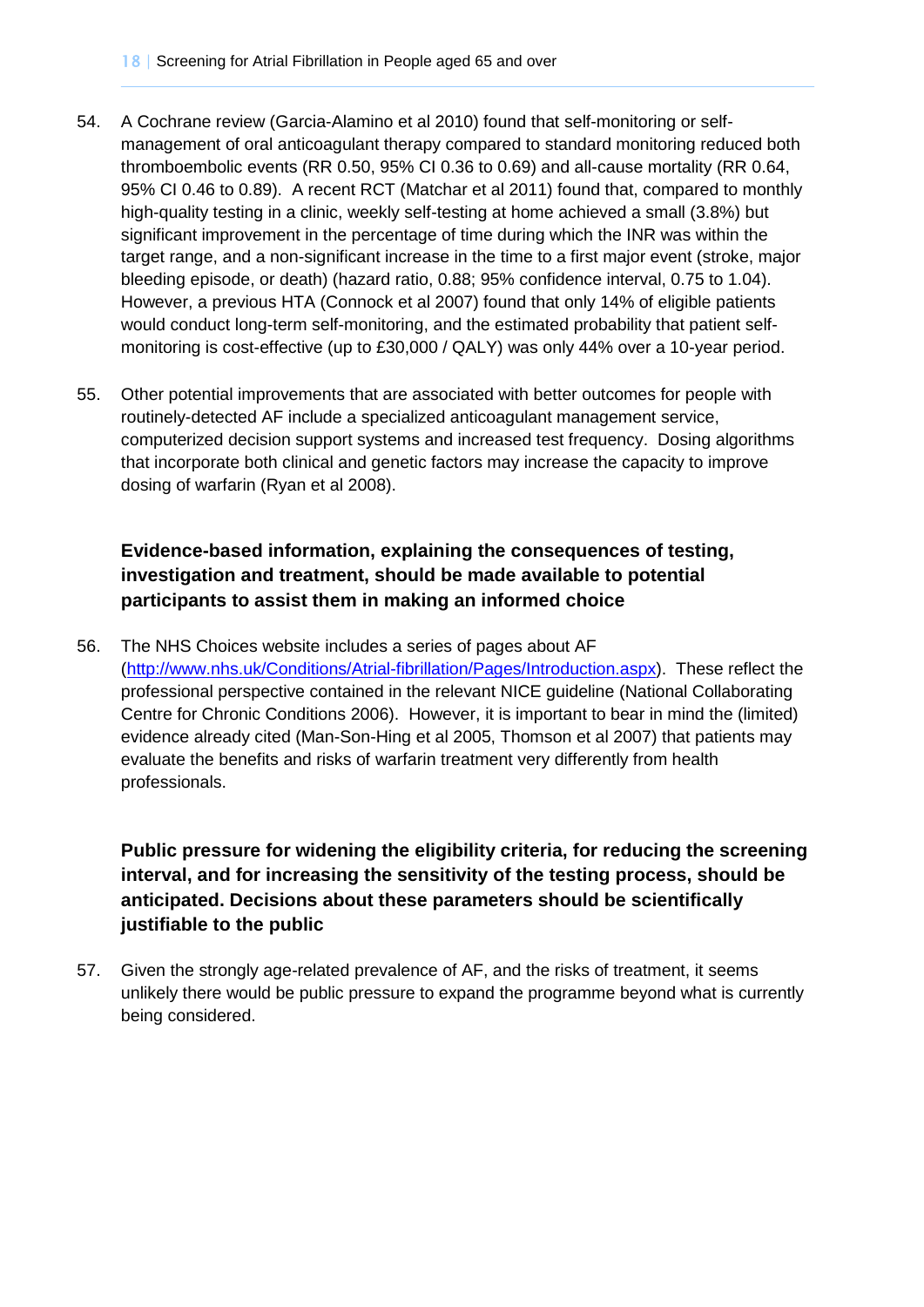# <span id="page-18-0"></span>**Implications for policy**

It is likely, but not proven, that a national screening programme for atrial fibrillation in people aged 65 and over would produce more benefit than harm at population level but it is uncertain whether such a programme would be cost-effective. Current NHS management of AF that is detected through routine clinical practice is known to be frequently poor, both because patients who should receive anticoagulants do not receive anticoagulants, and because treatment with warfarin is often problematic. Before introducing a screening programme, the NHS should first demonstrate that it is managing AF much better than it has done to date, because it would be unethical to introduce a screening programme without being confident that screen-detected patients would be well managed. Points of note regarding this are:

- National QOF data for 2012-13 show that 35% of patients with AF who should receive warfarin do not receive warfarin. A screening programme that failed to offer effective treatment to such a large proportion of screen-positive patients could not be justified. The quality of anticoagulation in patients who are treated with warfarin is not routinely reported.
- The introduction of the new oral anticoagulants could lead to better NHS management of patients with AF, but this has yet to be demonstrated in practice. The role of these newer drugs in a potential screening programme should be clarified before a decision is taken on whether to initiate a national screening programme.

Other factors that should be taken into consideration before introducing a national screening programme for atrial fibrillation in people aged 65 years and over include:

- It is uncertain whether screen-detected AF carries the same risk of stroke as AF that is detected through routine clinical practice. The best available evidence (Flaker et al 2005) suggests that people with asymptomatic AF have similar risks of death and other major events to people with symptomatic AF, but the 95% confidence intervals around these estimates include the possibility that asymptomatic AF carries only two-thirds of the risk of symptomatic AF.
- Direct RCT evidence that antithrombotic treatment produces net benefits for patients with screen-detected AF is limited to one study that compared warfarin with aspirin (Mant et al 2007). The results of this RCT did favour warfarin, but the confidence intervals were too wide to be certain of this conclusion (relative risk of a primary event 0.85, 95% confidence interval 0.31–2.33).
- Given the large proportion of patients with AF who do not take oral anticoagulants in keeping with professional guidelines, and the limited evidence indicating that wellinformed patients are less keen to take oral anticoagulants than professional guidelines recommend, good quality patient decision aids need to be developed to ensure that patients are equipped to make decisions that reflect individual values as well as evidence of benefits and harm.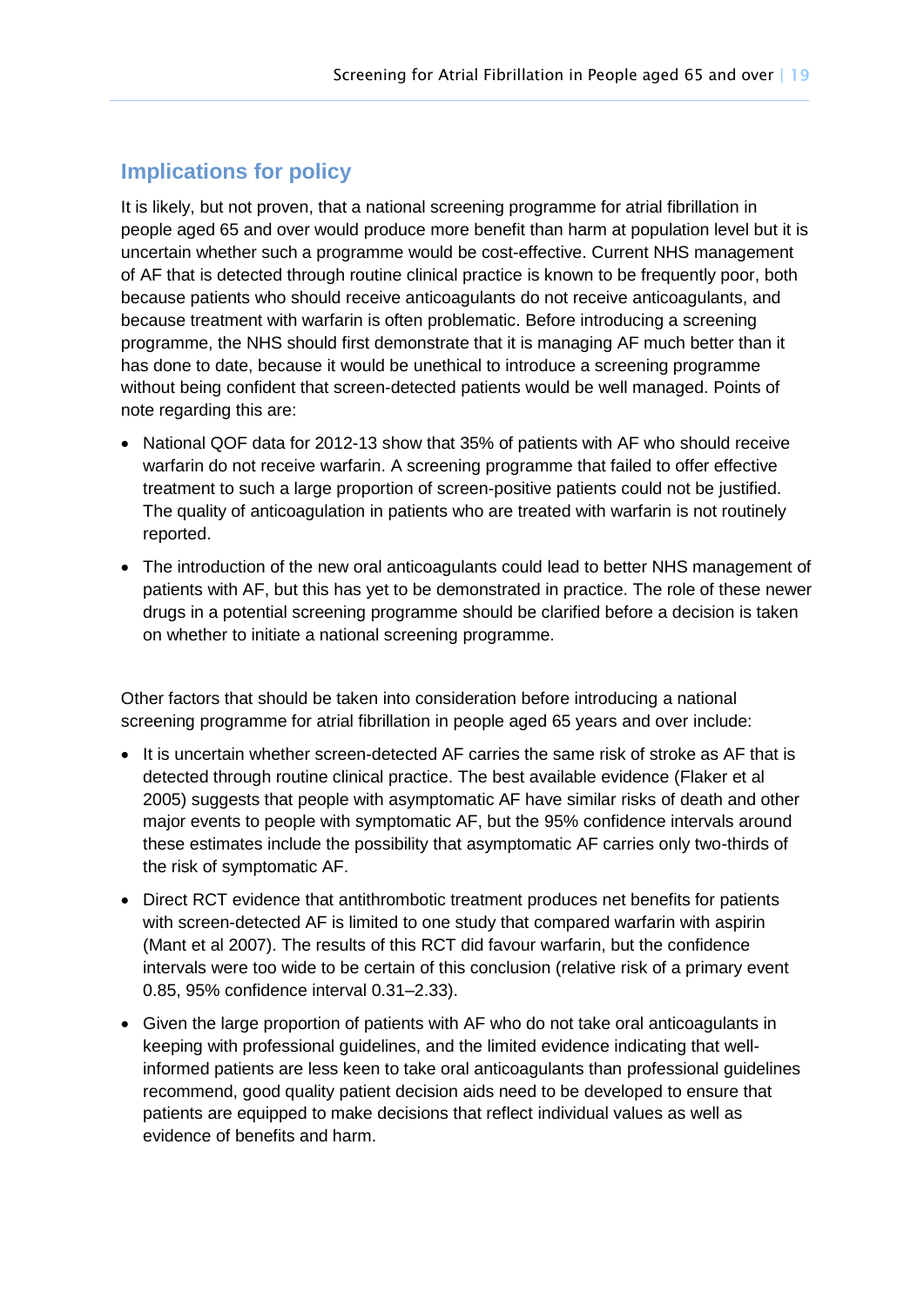- A formal assessment of the cost-effectiveness of a screening programme is required. It should include the costs of detecting cases and include a sensitivity analysis that reflects the possibility that patients with screen-detected AF have a lower risk of stroke than patients with clinically-diagnosed AF.
- There is a lack of clarity about which type(s) of clinical staff should read the ECGs that would be generated by a screening programme, and hence a lack of clarity about whether sufficient staff are in place.

# <span id="page-19-0"></span>**Implications for research**

 The optimal interval between screening rounds needs to be identified, perhaps through economic modelling of the differing clinical yields (Fitzmaurice et al 2007).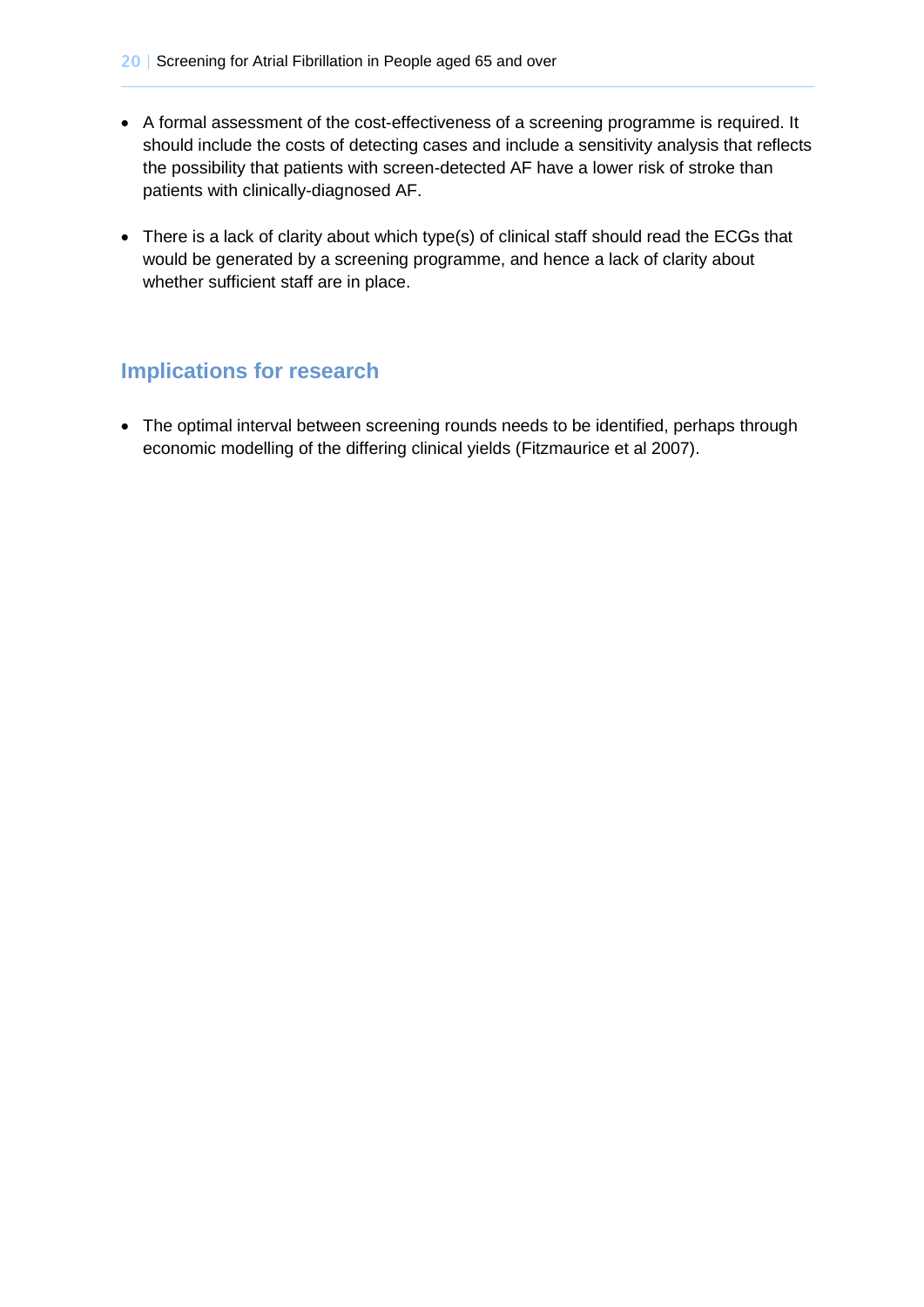# <span id="page-20-0"></span>**Appendix 1**

#### **Knowledge update on screening for atrial fibrillation Paula Coles, Information Scientist July 2010**

**BACKGROUND:** A literature search was performed to find citations on screening for atrial fibrillation, for the prevention of stroke in people aged 65 and over. The current policy is based on the following Health Technology Assessment:

Hobbs FDR, Fitzmaurice DA, Jowett S, Mant J, Murray E, Bryan S, *et al*. A randomised controlled trial and cost-effectiveness study of systematic screening (targeted and total population screening) versus routine = practice for the detection of atrial fibrillation in people aged 65 and over. The SAFE study. *Health Technology Assessment* 2005; 9(40) Full text:<http://www.hta.ac.uk/fullmono/mon940.pdf> [accessed 28 June 2010]

**SOURCES SEARCHED:** Medline (OvidSP), Embase, PsychINFO, Cinahl, Web of Knowledge and the Cochrane Library.

**DATES OF SEARCH:** As the evidence the current policy was based on was published in 2005, the searches were performed from January 2005 to June 2010.

#### **SEARCH STRATEGY:** Medline OvidSP

- 1. Atrial Fibrillation/ (25323)
- 2. (atrial fibrillation or AF).tw. (33779)
- 3. 1 or 2 (40905)
- 4. Mass Screening/ (67624)
- 5. screen\$3.tw. (334247)
- 6. detect\$3.tw. (1159968)
- 7. (test or tests or testing).tw. (1151668)
- 8. 4 or 5 or 6 or 7 (2363026)
- 9. Echocardiography/ (56572)
- 10. (echocardiogra\$ or ECG).tw. (118992)
- 11. Pulse/ (15644)
- 12. pulse.tw. (94128)
- 13. "Sensitivity and Specificity"/ (224359)
- 14. (sensitiv\$ and specific\$).tw. (225858)
- 15. "Predictive Value of Tests"/ (102706)
- 16. (positive predictive value\$ or negative predictive value\$).tw. (22439)
- 17. 9 or 10 or 11 or 12 or 13 or 14 or 15 or 16 (684503)
- 18. 8 and 17 (267874)
- 19. Anticoagulants/ (42601)
- 20. Warfarin/ (11519)
- 21. Platelet Aggregation Inhibitors/ (20337)
- 22. Aspirin/ (33354)
- 23. (warfarin or aspirin).tw. (40301)
- 24. (anticoagula\$ or anti-coagula\$).tw. (50089)
- 25. thromboprophylaxis.tw. (1629)
- 26. (anti-thrombotic or antithrombotic).tw. (10202)
- 27. exp "Patient Acceptance of Health Care"/ (124675)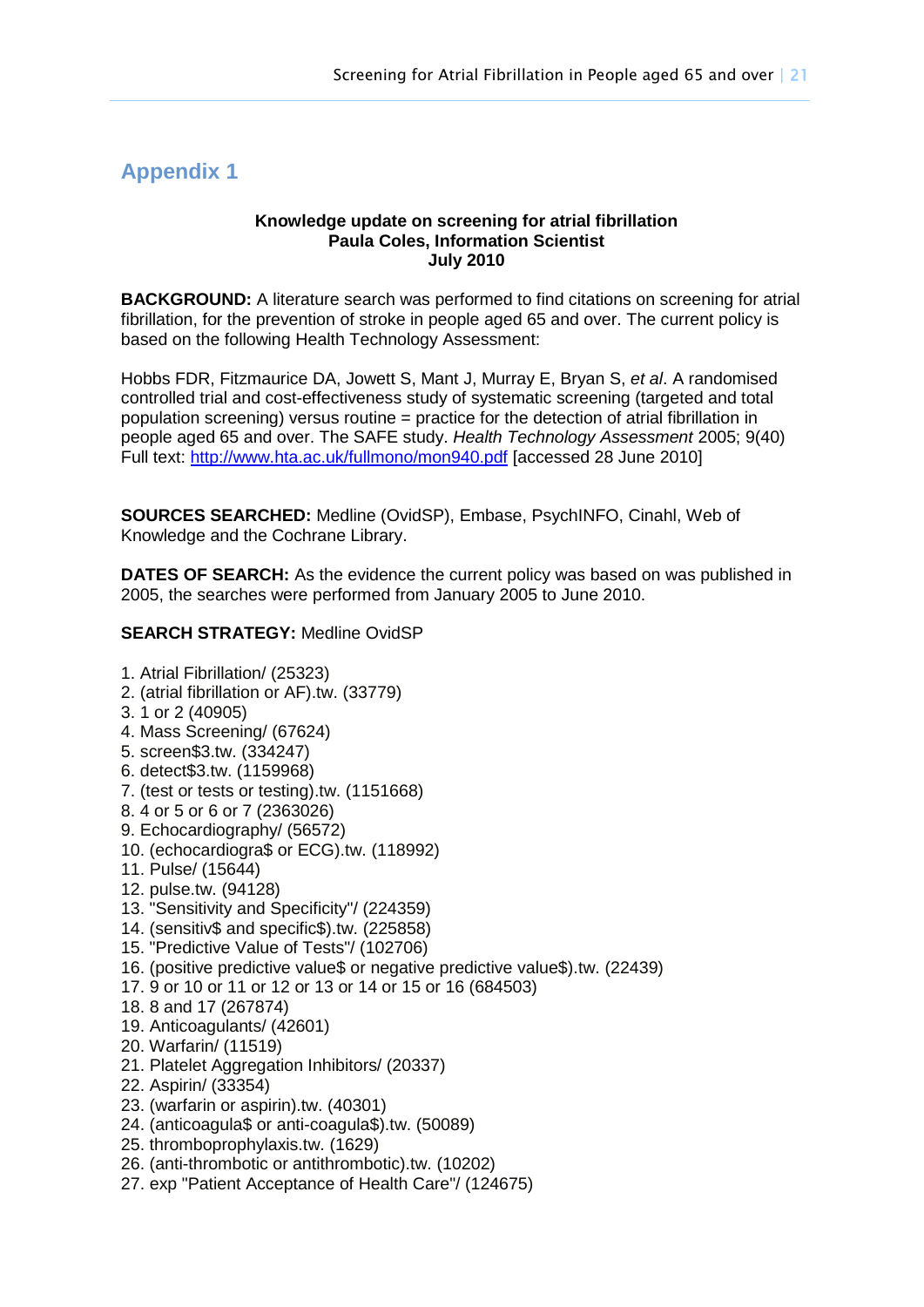28. 19 or 20 or 21 or 22 or 23 or 24 or 25 or 26 or 27 (257860) 29. quality-adjusted life years/ (4402) 30. QALY\$.tw. (3036) 31. "Quality of Life"/ (83379) 32. QOL.tw. (11549) 33. Stroke/ (36396) 34. stroke.tw. (102233) 35. death\$.tw. (410476) 36. cerebrovascular accident\$.tw. (4310) 37. morbid\$.tw. (193442) 38. "Outcome Assessment (Health Care)"/ (36382) 39. Fatal Outcome/ (39613) 40. Treatment Outcome/ (427673) 41. outcome\$.tw. (600073) 42. 29 or 30 or 31 or 32 or 33 or 34 or 35 or 36 or 37 or 38 or 39 or 40 or 41 (1539269) 43. 28 and 42 (69629) 44. 8 and 42 (251448) 45. 18 or 43 or 44 (543989) 46. 3 and 45 (5997) 47. limit 46 to yr="2005 -Current" 48. limit 47 to ("all aged (65 and over)" or "aged (80 and over)")

Similar searches were also carried out in Embase, PsychINFO, Cinahl, Web of Knowledge and the Cochrane Library.

#### **All searches carried out on 28 June 2010**

The above search strategies retrieved 6145 references in total. After duplicate references were removed a total of 3745 potentially relevant references were left. The title and abstracts of the remaining citations were scanned for relevance to screening for atrial fibrillation, focussing on the NSC criteria, and particularly looking for:

• People aged 65 and over

#### **The condition**

The natural history of screen-detected vs. incident atrial fibrillation

#### **The test**

- The role of computerised decision support software, including cost and acceptability
- The performance of GPs and practice nurses in interpreting ECGs

#### **The treatment**

- Treatment in screen-detected or incident atrial fibrillation
- Evaluations of thromboprophylactic treatments in patients with atrial fibrillation

#### **The screening programme**

- Screening for atrial fibrillation
- Routine detection of atrial fibrillation

383 references were deemed to be relevant and are classified in to the categories below according to the NSC criteria. There will inevitably be some overlap between categories.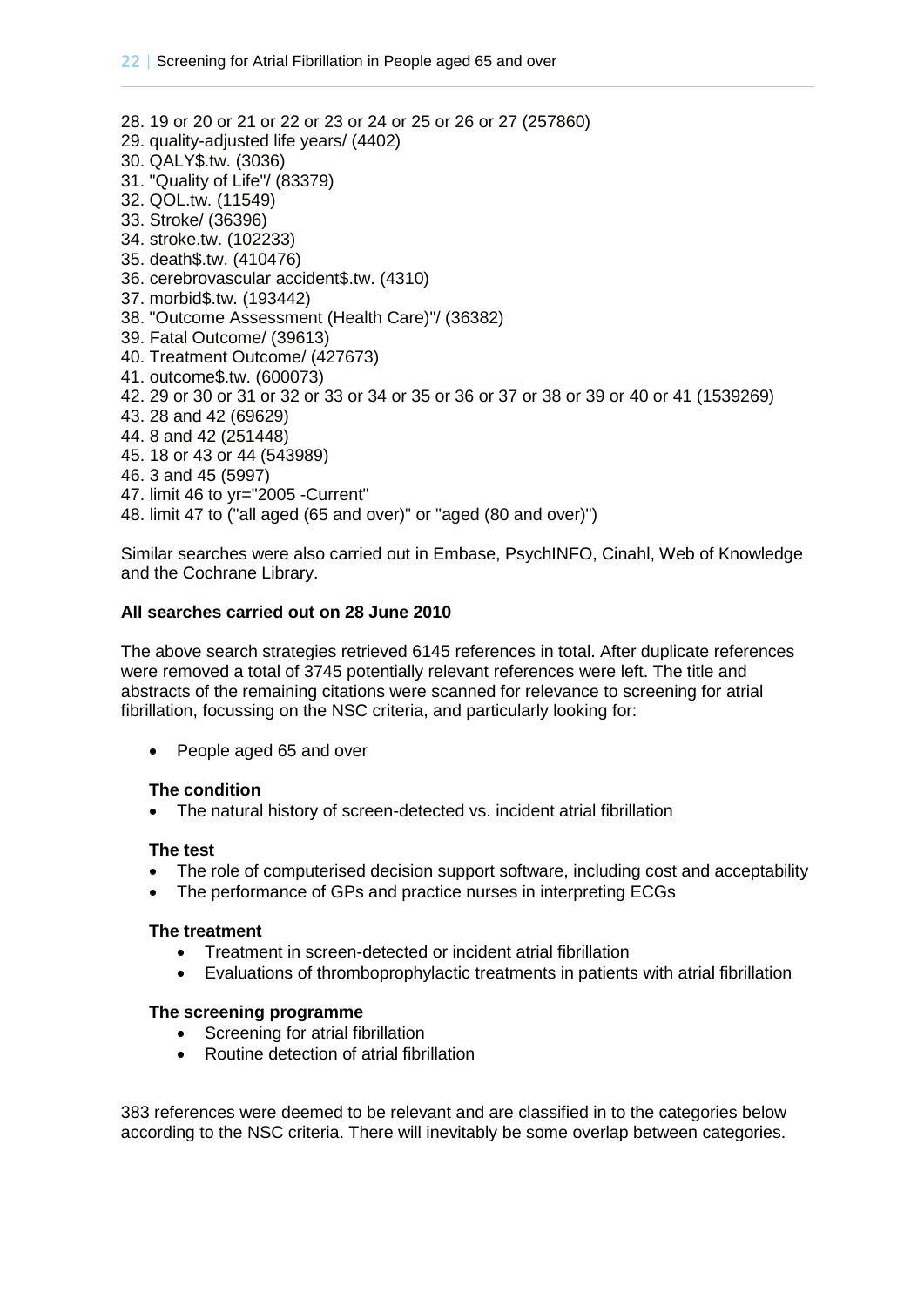| <b>Systematic reviews and meta-analyses</b><br>Outcomes (3)<br>$\bullet$<br>Treatments (16)<br>$\bullet$<br>Adverse events (2)<br>$\bullet$<br>Management (3)<br>$\bullet$<br>Detection (1)<br>$\bullet$<br>Costs (1)<br>$\bullet$                                                                                                                                                                                                                                                                          | 26  |
|-------------------------------------------------------------------------------------------------------------------------------------------------------------------------------------------------------------------------------------------------------------------------------------------------------------------------------------------------------------------------------------------------------------------------------------------------------------------------------------------------------------|-----|
| <b>Guidelines</b>                                                                                                                                                                                                                                                                                                                                                                                                                                                                                           | 3   |
| The condition<br>Incidence/prevalence (6)<br>$\bullet$<br>Risk of stroke (19)<br>$\bullet$<br>Risk of stroke and age (3)<br>$\bullet$<br>Risk of stroke and gender (2)<br>$\bullet$<br>Stroke outcomes (13)<br>$\bullet$<br>Mortality (7)<br>$\bullet$<br>Progression of paroxysmal AF to permanent AF (4)<br>$\bullet$<br>Gender differences (2)<br>$\bullet$<br>Ethnicity (3)<br>$\bullet$<br>Cognitive decline (1)<br>$\bullet$<br>Quality of life (11)<br>$\bullet$<br>Economic burden (6)<br>$\bullet$ | 77  |
| The test                                                                                                                                                                                                                                                                                                                                                                                                                                                                                                    | 4   |
| The treatment (see appendix for details)                                                                                                                                                                                                                                                                                                                                                                                                                                                                    | 268 |
| The screening programme                                                                                                                                                                                                                                                                                                                                                                                                                                                                                     | 5   |
| <b>Total</b>                                                                                                                                                                                                                                                                                                                                                                                                                                                                                                | 383 |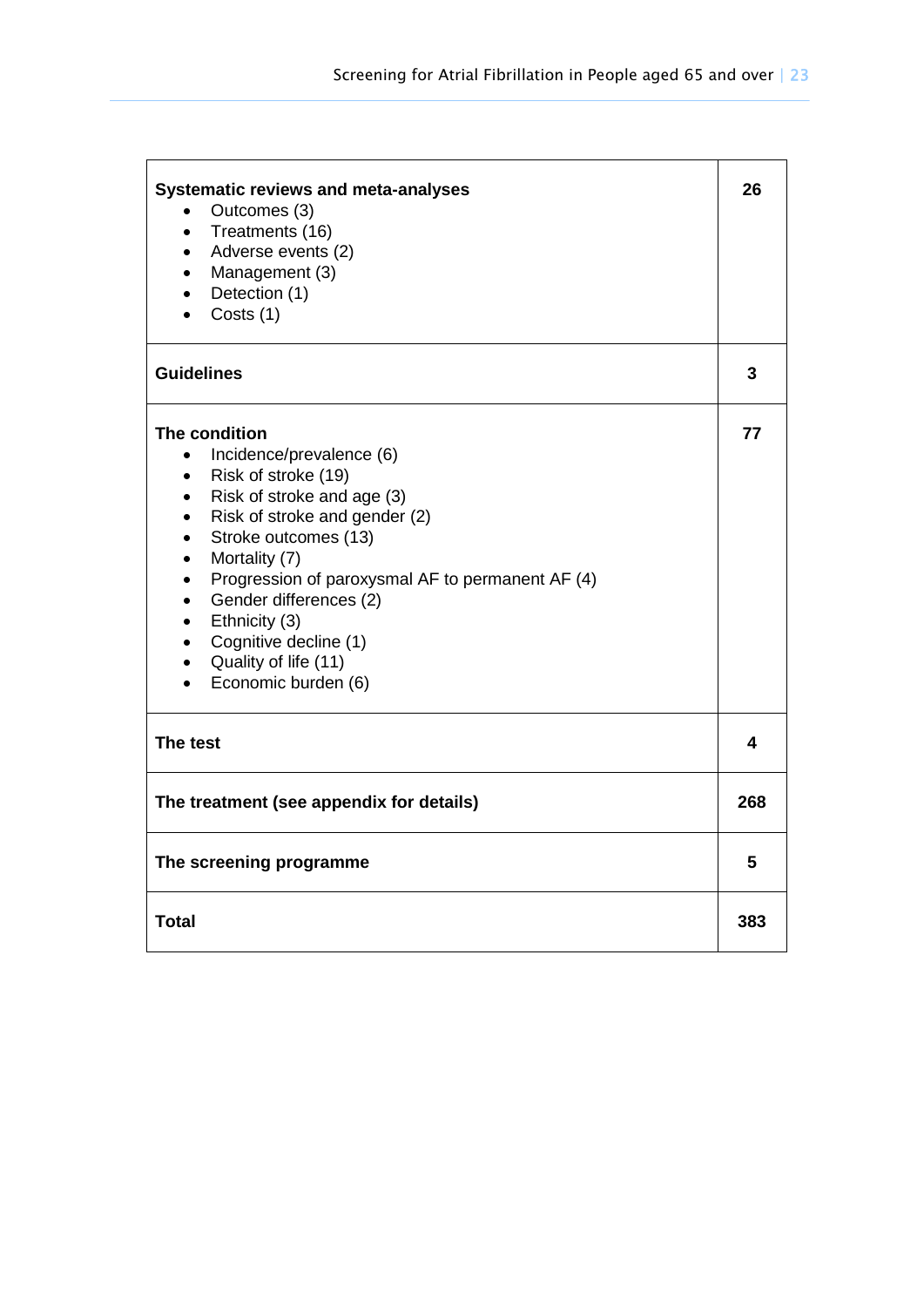#### <span id="page-23-0"></span>**References**

Albers GW. Stroke: more protection for patients with atrial fibrillation [Review]. *Lancet neurol* 2010;9(1):2-4.

Arboix A, Cendros V, Besa M, *et al.* Trends in risk factor, stroke subtypes, and outcome: nineteen-year data from the Sagrat Cor Hospital of the Barcelona Stroke Registry. *Cerebrovasc Dis* 2008; 26:509–516.

Christie B. People over 65 should be screened for atrial fibrillation, say stroke specialists. BMJ 2012;344:1

Connock M, Stevens C, Fry-Smith A, *et al*. Clinical effectiveness and cost-effectiveness of different models of managing long-term oral anticoagulation therapy: a systematic review and economic modelling. *Health Technology Assessment* 2007;11(38)

Connolly SJ, Pogue J, Eikelboom J, *et al*. Benefit of oral anticoagulant over antiplatelet therapy in atrial fibrillation depends on the quality of international normalized ratio control achieved by centers and countries as measured by time in therapeutic range. *Circulation* 2008(20):2029-37.

Connolly SJ, Ezekowitz MD, Yusuf S, *et al*. Dabigatran versus warfarin in patients with atrial fibrillation. *New England Journal of Medicine 2*009;361(12):1139-51.

Cowan C, Healicon R, Robson I, Long WR, Barrett J, Fay M, Tyndall K, Gale CP. The use of anticoagulants in the management of atrial fibrillation among general practices in England. *Heart Published Online First*: doi:10.1136/heartjnl-2012-303472

Currie CJ, McEwan P, Emmas C, *et al.* Anticoagulation in patients with non-valvular atrial fibrillation: an evaluation of stability and early factors that predict longer-term stability on warfarin in a large UK population. *Current Medical Research and Opinion* 2005;21(12):1905-13.

Dolan G, Smith LA, Collins S, *et al*. Effect of setting, monitoring intensity and patient experience on anticoagulation control: a systematic review and meta-analysis of the literature. *Current Medical Research and Opinion* 2008;24(5):1459-72.

Eckman MH, Singer DE, Rosand J, Greenberg SM. Moving the Tipping Point The Decision to Anticoagulate Patients With Atrial Fibrillation. *Circulation-Cardiovascular Quality and Outcomes* 2011; 4(1):14-21

Fang MC, Go AS, Chang Y, Borowsky LH, Pomernacki NK, Udaltsova N et al. Warfarin discontinuation after starting warfarin for atrial fibrillation. Circulation Cardiovascular Quality & Outcomes 2010; 3(6):624-631.

Fitzmaurice DA, Hobbs FDR, Jowett S, *et al*. Screening versus routine practice in detection of atrial fibrillation in patients aged 65 or over: cluster randomised controlled trial. *British Medical Journal* 2007;335(7616):383-86.

Flaker GC, Belew K, Beckman K, *et al*. Asymptomatic atrial fibrillation: demographic features and prognostic information from the Atrial Fibrillation Follow-up Investigation of Rhythm Management (AFFIRM) study. *American Heart Journal* 2005;149(4):657-63.

Fraenkel L, Fried TR. Individualized Medical Decision Making Necessary, Achievable, but Not Yet Attainable. Archives of Internal Medicine 2010; 170(6):566-569.

Gallagher AM, Setakis E, Plumb JM, Clemens A, van Staa TP. Risks of stroke and mortality associated with suboptimal anticoagulation in atrial fibrillation patients. Thrombosis and Haemostasis 2011; 106 (5):968-977.

Garcia-Alamino JM, Ward AM, Alonso-Coello P, *et al*. Self-monitoring and self-management of oral anticoagulation. *Cochrane Database of Systematic Reviews* 2010(4).

Garcia D, Libby E, Crowther MA. The new oral anticoagulants [Review]. *Blood* 2010;115(1):15-20.

Goldstein LB, Adams R, Alberts MJ, et al; Primary prevention of ischemic stroke: a guideline from the American Heart Association/American Stroke Association Stroke Council: cosponsored by the Atherosclerotic Peripheral Vascular Disease Interdisciplinary Working Group; Cardiovascular Nursing Council; Clinical Cardiology Council;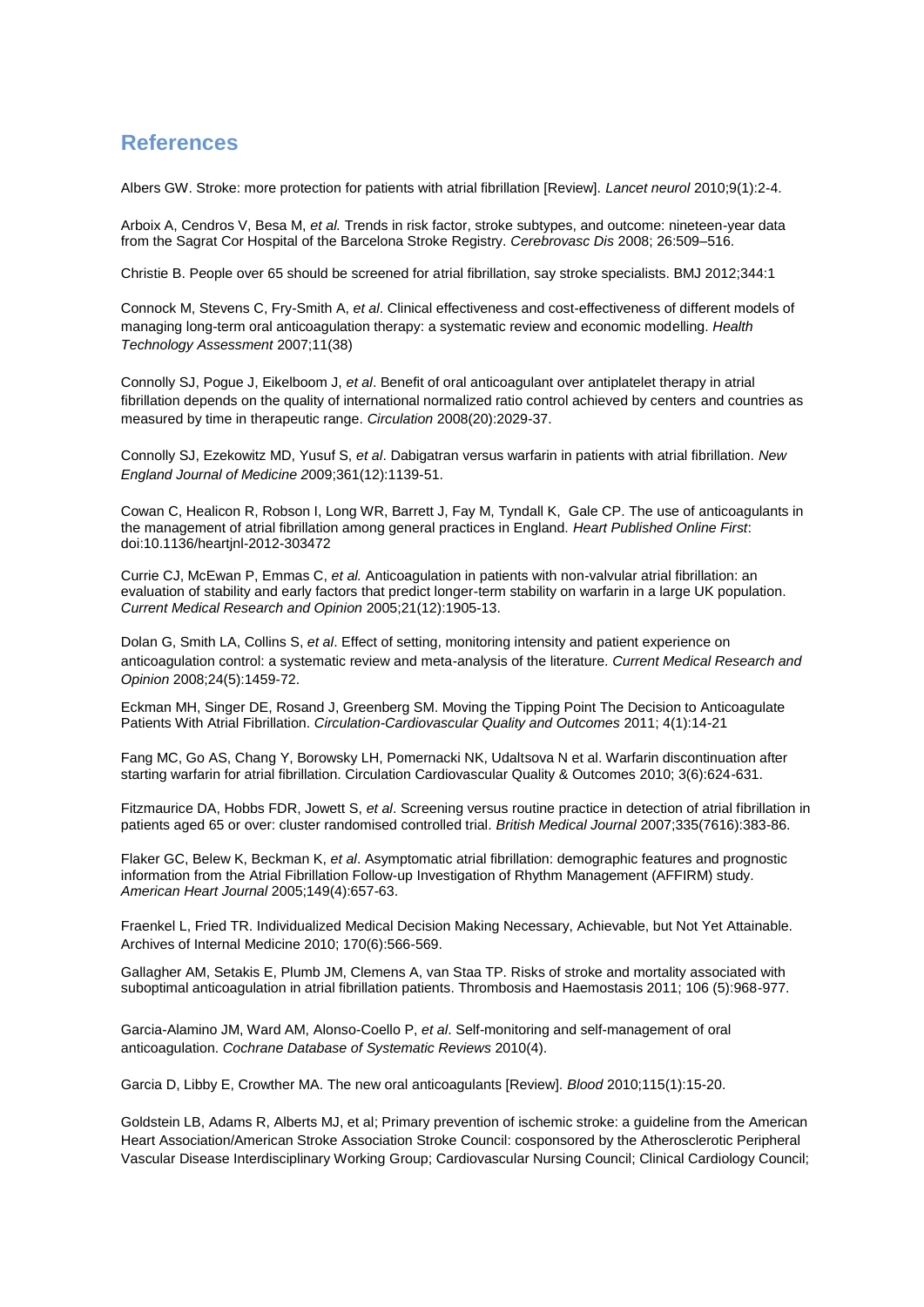Nutrition, Physical Activity, and Metabolism Council; and the Quality of Care and Outcomes Research Interdisciplinary Working Group. Circulation. 2006 Jun 20;113(24):e873-923.

Granger CB, Alexander JH, McMurray JJV, Lopes RD, Hylek EM, Hanna M et al. Apixaban versus Warfarin in Patients with Atrial Fibrillation. New England Journal of Medicine 2011; 365(11):981-992

Hannon N, Sheehan O, Kelly L, *et al*. Stroke associated with atrial fibrillation--incidence and early outcomes in the north Dublin population stroke study. *Cerebrovascular Diseases* 2010;29(1):43-9.

Harris K, Edwards D, Mant J. How can we best detect atrial fibrillation? Paper prepared for RCP UK Conference on Atrial Fibrillation, March 2012.

Hart RG, Pearce LA, Aguilar MI. Meta-analysis: Antithrombotic therapy to prevent stroke in patients who have nonvalvular atrial fibrillation. *Annals of Internal Medicine* 2007;146(12):857-67.

Healey J, Connolly S, Gold M et al. Subclinical atrial fibrillation and the risk of stroke *N Engl J Med* 2012;366:120-9

Hobbs FDR, Fitzmaurice DA, Jowett S, Mant J, Murray E, Bryan S, *et al*. A randomised controlled trial and costeffectiveness study of systematic screening (targeted and total population screening) versus routine practice for the detection of atrial fibrillation in people aged 65 and over. The SAFE study. *Health Technology Assessment* 2005; 9(40)

Hobbs FDR, Roalfe AK, Lip GYH, Fletcher K, Fitzmaurice DA, Mant J et al. Performance of stroke risk scores in older people with atrial fibrillation not taking warfarin: comparative cohort study from BAFTA trial. BMJ 2011; 342:d3653.

Holt TA, Hunter TD, Gunnarsson C, Khan N, Cload P and Lip GYH. Risk of stroke and oral anticoagulant use in atrial fibrillation: a cross-sectional survey. British Journal of General Practice 2012; 62: 710-7.

Kimmel SE, Chen Z, Price M, *et al*. The influence of patient adherence on anticoagulation control with warfarin: Results from the international normalized ratio adherence and genetics (INRANGE) study. *Archives of Internal Medicine* 2007;167(3):229-35.

Lewis M, Parker D, Weston C, Bowes M. Screening for atrial fibrillation: sensitivity and specificity of a new methodology. British Journal of General Practice 2011; 61(582):38-39.

Lip GYH. OPINION The role of aspirin for stroke prevention in atrial fibrillation. Nature Reviews Cardiology 2011; 8(10):602-606

Lip GYH, Andreotti F, Fauchier L, Huber K, Hylek E, Knight E et al. Bleeding risk assessment and management in atrial fibrillation patients: a position document from the European Heart Rhythm Association, endorsed by the European Society of Cardiology Working Group on Thrombosis. Europace 2011; 13(5):723-746.

Lip GYH, Frison L, Halperin JL, Lane DA. Comparative validation of a novel risk score for predicting bleeding risk in anticoagulated patients with atrial fibrillation: the HAS-BLED (Hypertension, Abnormal Renal/Liver Function, Stroke, Bleeding History or Predisposition, Labile INR, Elderly, Drugs/Alcohol Concomitantly) score. Journal of the American College of Cardiology 2011; 57(2):173-180.

Man-Son-Hing M, Gage BF, Montgomery AA, *et al*. Preference-based antithrombotic therapy in atrial fibrillation: Implications for clinical decision making. *Medical Decision Making* 2005;25(5):548-59.

Mant J, Hobbs R, Fitzmaurice D, *et al*. BAFTA: a randomised controlled trial of warfarin versus aspirin for stroke prevention in atrial fibrillation in a primary care population aged over 75. *Cerebrovascular Diseases* 2007(Suppl 2):10.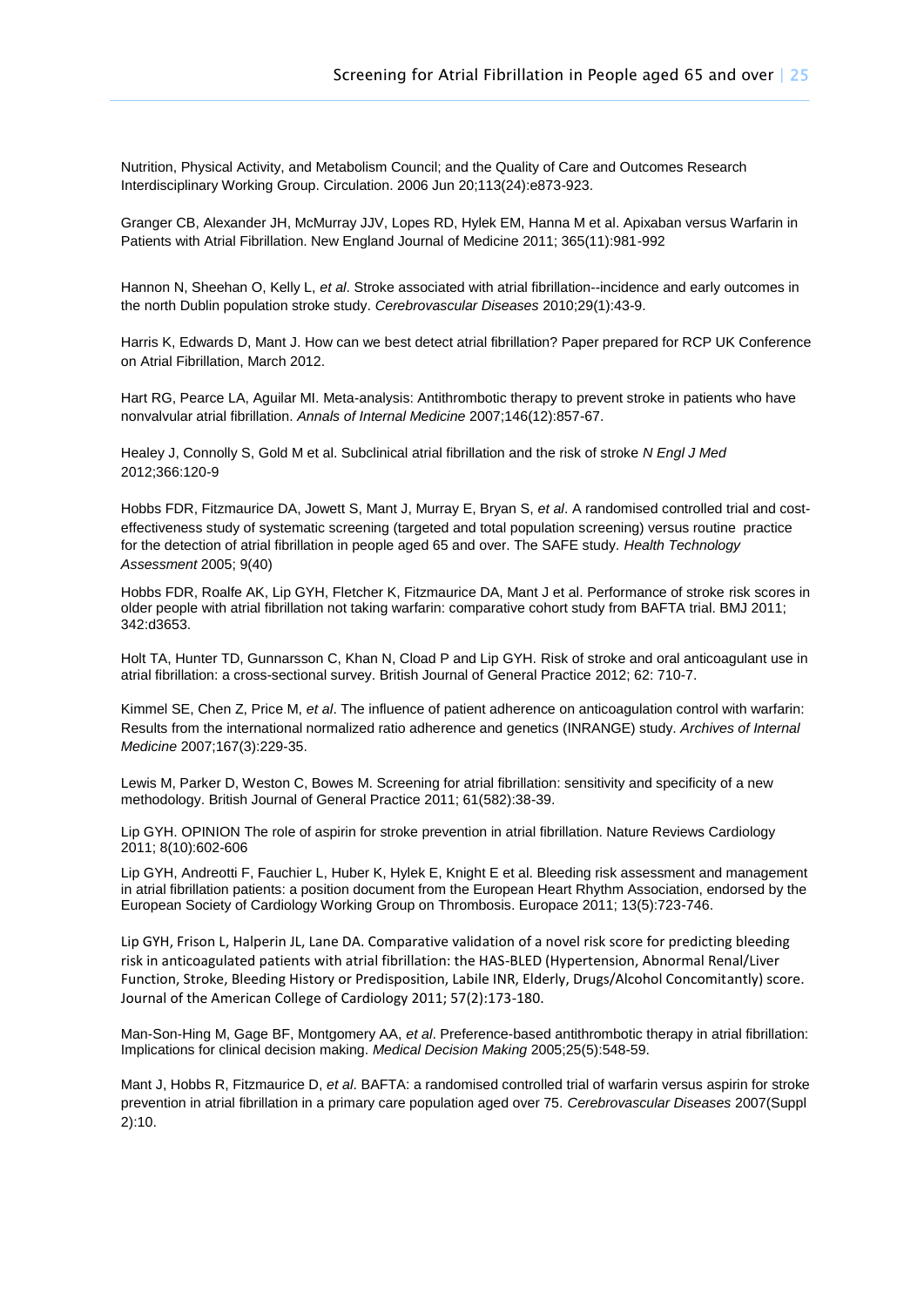Mant J, Fitzmaurice DA, Hobbs FDR, et al. Accuracy of diagnosing atrial fibrillation on electrocardiogram by primary care practitioners and interpretative diagnostic software: analysis of data from screening for atrial fibrillation in the elderly (SAFE) trial. *BMJ* 2007;335(7616):380.

Matchar DB, Jacobson A, Dolor R, Edson R, Uyeda L, Phibbs CS et al. Effect of home testing of international normalized ratio on clinical events. *New England Journal of Medicin*e 2010; 363(17):1608-1620.

Morgan CL, McEwan P, Tukiendorf A, *et al.* Warfarin treatment in patients with atrial fibrillation: Observing outcomes associated with varying levels of INR control. *Thrombosis research* 2009;124(1):37-41.

National Clinical Guideline Centre. *Atrial fibrillation: the management of atrial fibrillation*. 2014.

National Collaborating Centre for Chronic Conditions. *Atrial Fibrillation: National clinical guidance for management in primary and secondary care. CG36 Atrial fibrillation: full NICE guideline 2006.*

National Institute for Health and Clinical Excellence. *Technology appraisal guidance 249: Dabigatran etexilate for the prevention of stroke and systemic embolism in atrial fibrillation.* March 2012.

National Institute for Health and Clinical Excellence. *Technology appraisal guidance 256: Rivaro[xaban for](http://guidance.nice.org.uk/TA275)  [preventing stroke and systemic embolism in people with nonvalvular atrial fibrillation](http://guidance.nice.org.uk/TA275)*. May 2012.

National Institute for Health and Clinical Excellence. *Technology appraisal guidance 275: [Apixaban for](http://guidance.nice.org.uk/TA275)  [preventing stroke and systemic embolism in people with nonvalvular atrial fibrillation](http://guidance.nice.org.uk/TA275)*. February 2013.

Olesen JB, Lip GYH, Lindhardsen J, Lane DA, Ahlehoff O, Hansen ML et al. Risks of thromboembolism and bleeding with thromboprophylaxis in patients with atrial fibrillation: A net clinical benefit analysis using a 'real world' nationwide cohort study. Thrombosis and Haemostasis 2011; 106(4):739-749.

Olesen JB, Lip GYH, Hansen ML, Hansen PR, Tolstrup JS, Lindhardsen J et al. Validation of risk stratification schemes for predicting stroke and thromboembolism in patients with atrial fibrillation: nationwide cohort study. BMJ 2011; 342.

Olesen JB, Lip GYH, Hansen PR, Lindhardsen J, Ahlehoff O, Andersson C et al. Bleeding risk in 'real world' patients with atrial fibrillation: comparison of two established bleeding prediction schemes in a nationwide cohort. Journal of Thrombosis and Haemostasis 2011; 9(8):1460-1467.

Patel MR, Mahaffey KW, Garg J, Pan G, Singer DE, Hacke W et al. Rivaroxaban versus warfarin in nonvalvular atrial fibrillation. New England Journal of Medicine 2011; 365(10):883-891

Pisters R, Lane DA, Nieuwlaat R, de Vos CB, Crijns HJGM, Lip GYH. A novel user-friendly score (HAS-BLED) to assess 1-year risk of major bleeding in patients with atrial fibrillation: the Euro Heart Survey. Chest 2010; 138(5):1093-1100.

Pugh D, Pugh J, Mead GE. Attitudes of physicians regarding anticoagulation for atrial fibrillation: a systematic review. Age Ageing 2011; 40: 675–83.

Rahimi K, Martin J, Emberson J, McGale P, Majoni W, Merhi A et al. Effect of statins on atrial fibrillation: collaborative meta-analysis of published and unpublished evidence from randomised controlled trials. BMJ 2011; 342 :d1250 doi:10.1136/bmj.d1250.

Raju NC, Hankey GJ. *Dabigatran etexilate in people with atrial fibrillation*. BMJ 2010;341:682-3.

Rietbrock S, Plumb JM, Gallagher AM, *et al*. How effective are dose-adjusted warfarin and aspirin for the prevention of stroke in patients with chronic atrial fibrillation?: An analysis of the UK general practice research database. *Thrombosis and haemostasis* 2009;101(3):527-34.

Royal College of Physicians of Edinburgh. UK Consensus Conference on "Approaching the comprehensive management of Atrial Fibrillation: Evolution or revolution?" 1 & 2 March 2012

Ryan F, Byrne S, O'Shea S. Managing oral anticoagulation therapy: improving clinical outcomes. A review. *Journal of Clinical Pharmacy and Therapeutics* 2008;33(6):581-90.